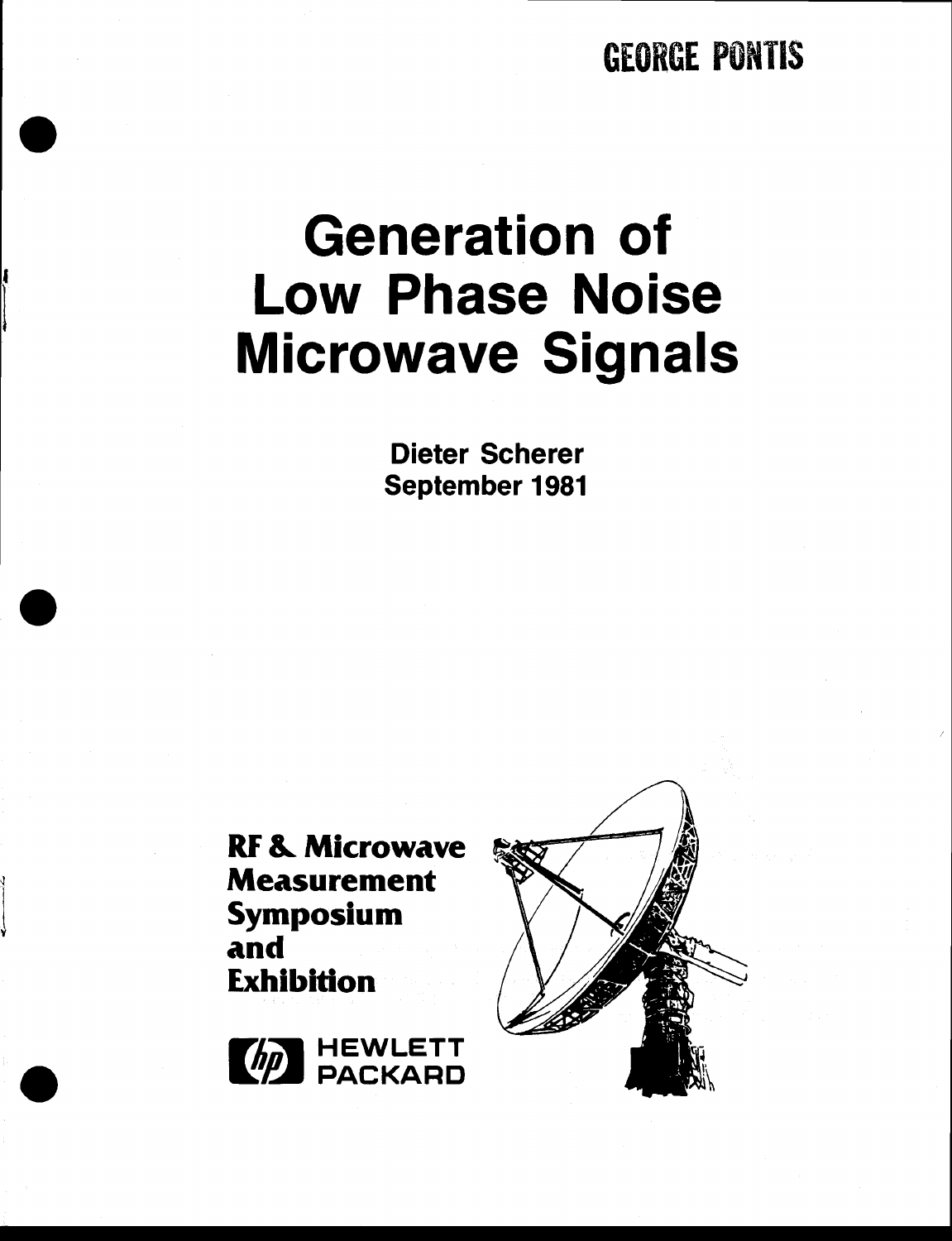## 1. Why are Low Phase Noise Microwave Signals needed?

#### Example 1: Effect of Local Oscillator Phase Noise on Receiver Selectivity in Multi Signal Environment

![](_page_1_Figure_2.jpeg)

Receiver lF Bandwidth

The receiver tries to see a weak wanted signal in the presence of a strong interfering signal.

The downconversion process transfers the noise sidebands of the receiver LO to both the wanted and interfering IF signal. Sideband noise of the interfering IF signal falling into the IF bandwidth submerges the wanted IF signal.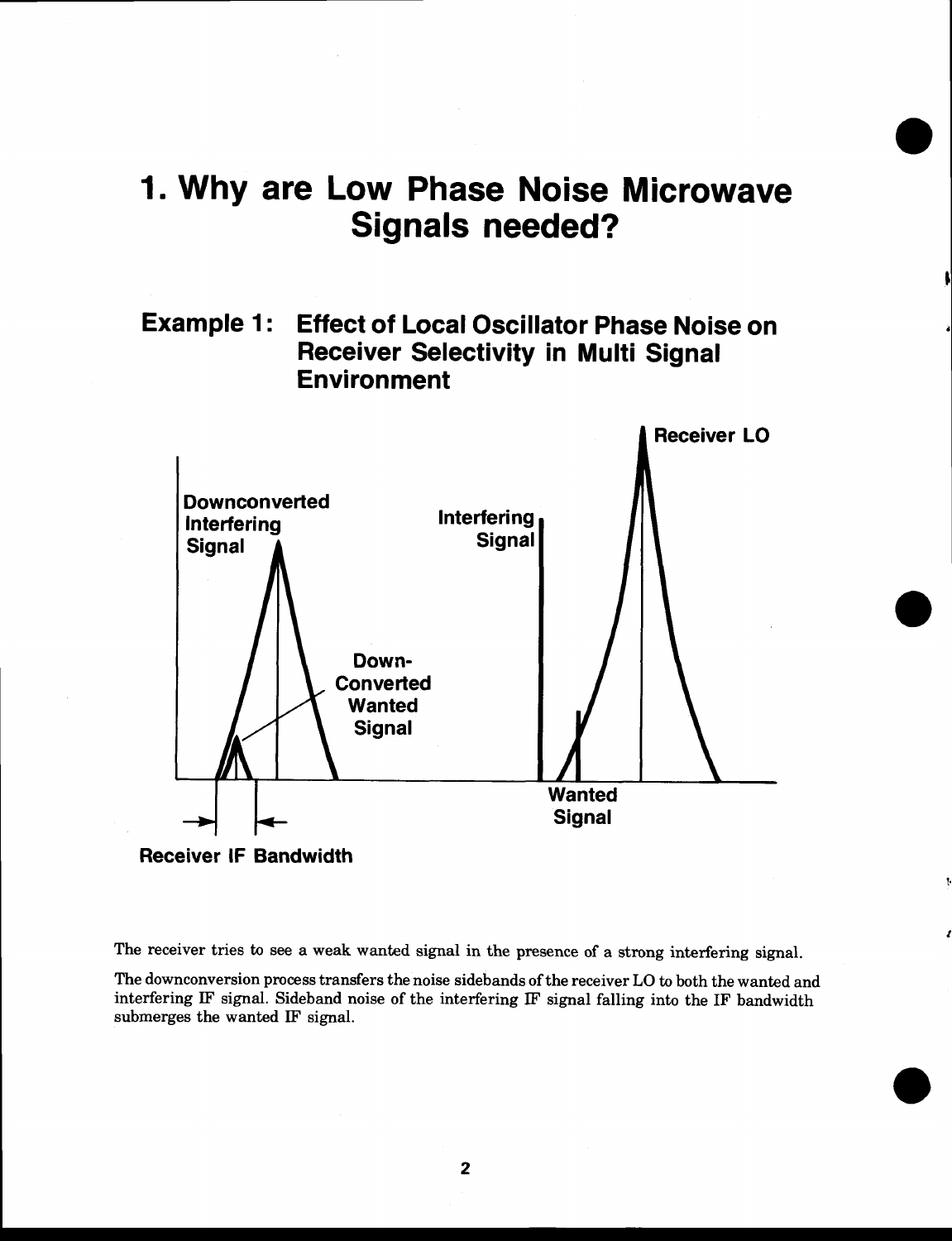![](_page_2_Figure_0.jpeg)

o

o

The receiver of the Doppler Radar System detects the weak frequency shifted return signal from a moving object as well as a strong, unwanted return signal at  $f_0$  from a large stationary object (clutter signal).

The delay of the clutter return decorrelates the phase noise of the clutter signal from the transmitter signal. The resulting clutter noise at the IF port may exceed the weak Doppler signal.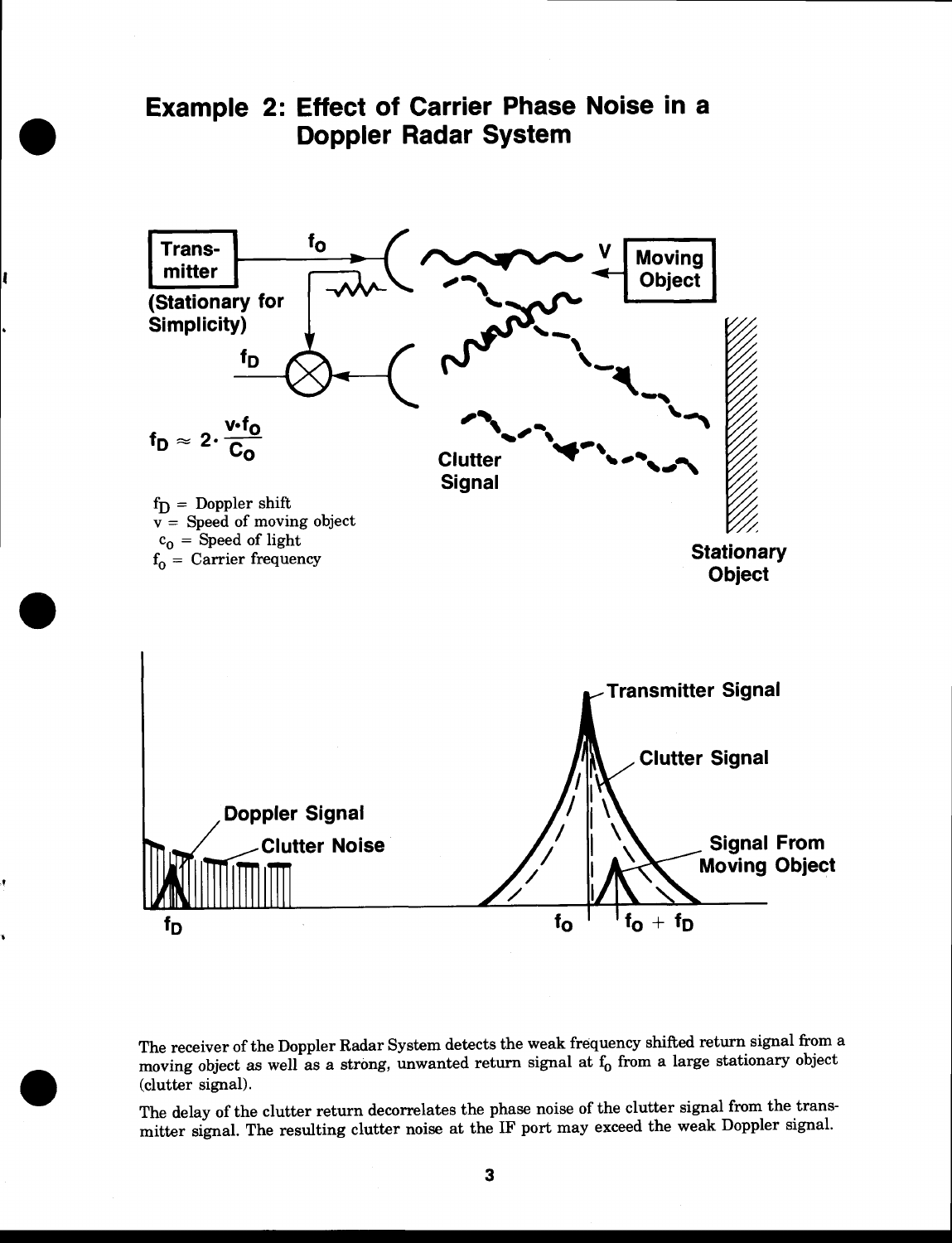## 2. Basic Representations and Definition of **Phase Noise**

In the Time Domain:

 $v_t$  = Signal with random phase fluctuation  $\triangle \phi$  (t)

 $v(t) = V_S cos [2 \pi f_0 t + \triangle \phi (t)]$ 

![](_page_3_Figure_4.jpeg)

Frequency and phase are related by

$$
f(t) = \frac{1}{2 \pi} \frac{d \phi (t)}{dt}
$$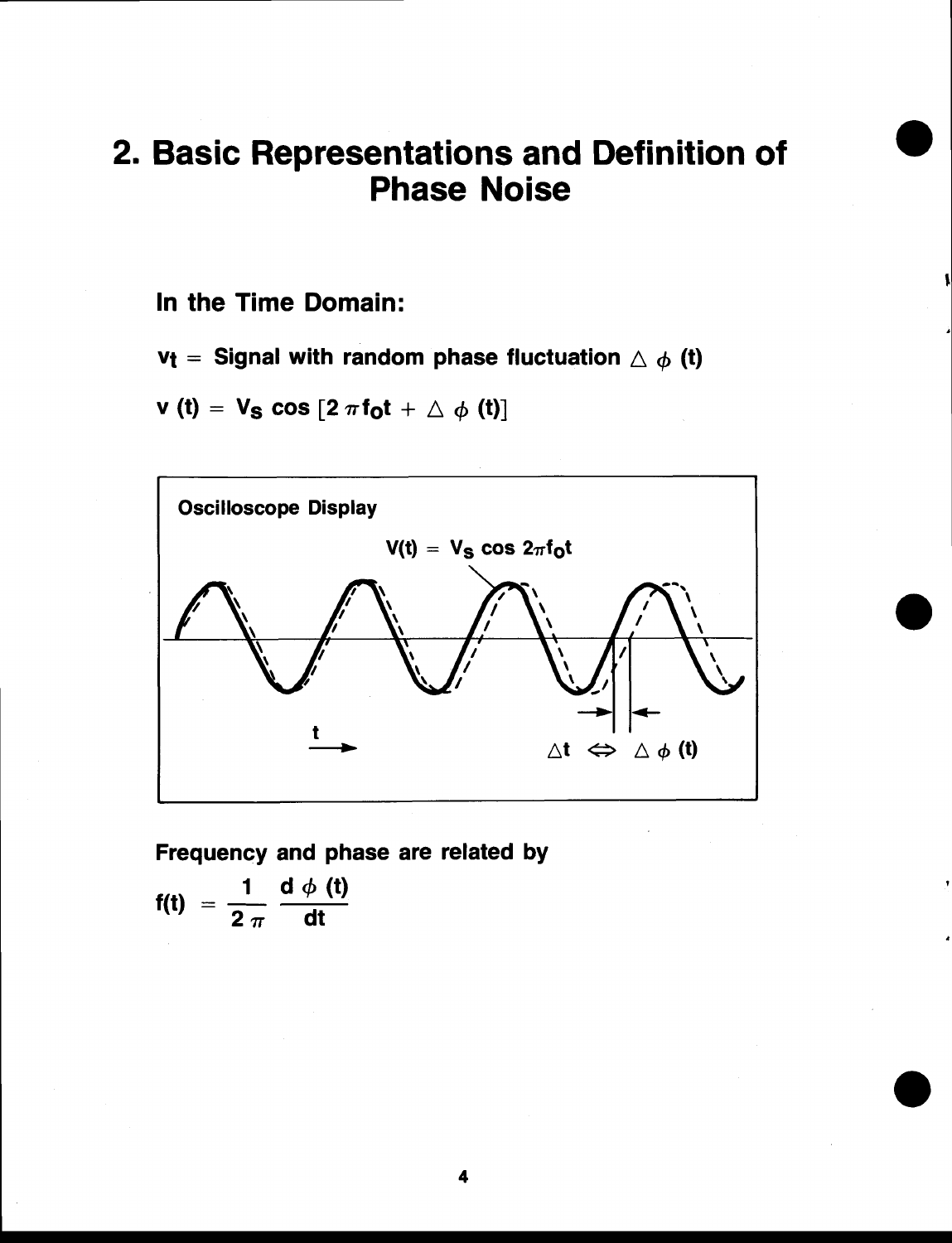#### In the Frequency Domain:

ł

![](_page_4_Figure_1.jpeg)

 $\mathcal{L}(f_m)$  describes the RF power spectrum and is defined as the ratio of the single sideband power of phase noise in a 1 Hz bandwidth ( $f_m$  Hz away from the carrier frequency) to the total signal power.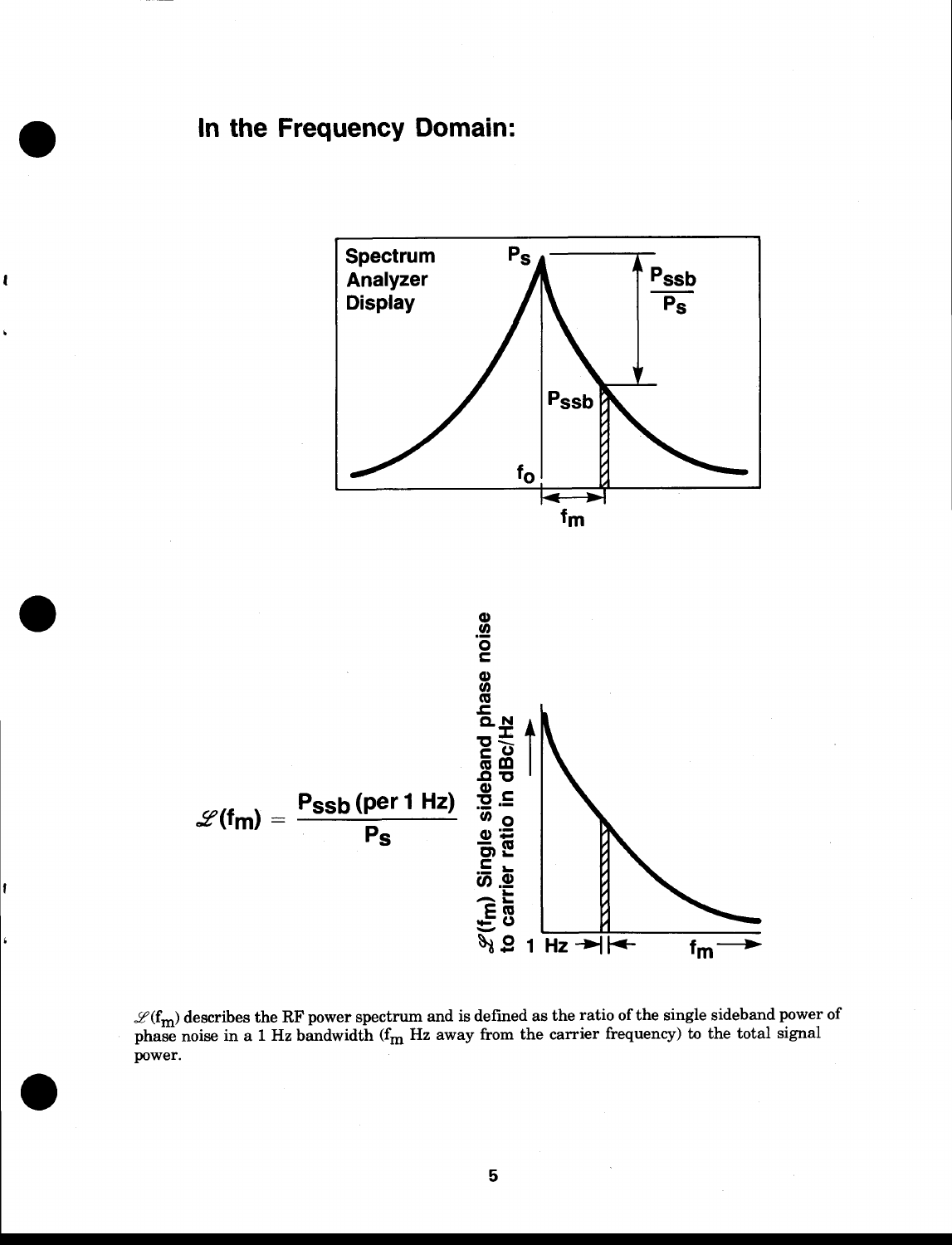## 3. Key Relations of  $\mathscr{L}(\mathsf{fm})$ , S $\triangle \phi(\mathsf{fm})$ ,  $\mathsf{S}_{\triangle \mathsf{f}}(\mathsf{f}\mathsf{m})$

For 
$$
\triangle\phi_{rms} << 1
$$
  
 $\mathscr{L}(f_m) = \frac{1}{2} \triangle\phi_{rms}^2 = \frac{1}{2} \left(\frac{\triangle f_{rms}}{f_m}\right)^2 = \frac{P_{ssb}}{P_s}$ 

#### Spectral Density of Phase Fluctuations

 $S_{\triangle\phi}$  (fm) =  $\triangle\phi$ <sub>rms</sub> = 2  $\mathscr{L}$  (fm)

#### Spectral Density of Frequency Fluctuations

$$
S_{\triangle f}(\mathsf{f}\mathsf{m}) = \triangle f_{\mathsf{m}}^2(\mathsf{f}\mathsf{m}) = f_{\mathsf{m}}^2 S_{\triangle \phi}(\mathsf{f}\mathsf{m}) = 2f_{\mathsf{m}}^2 \mathcal{L}(\mathsf{f}\mathsf{m})
$$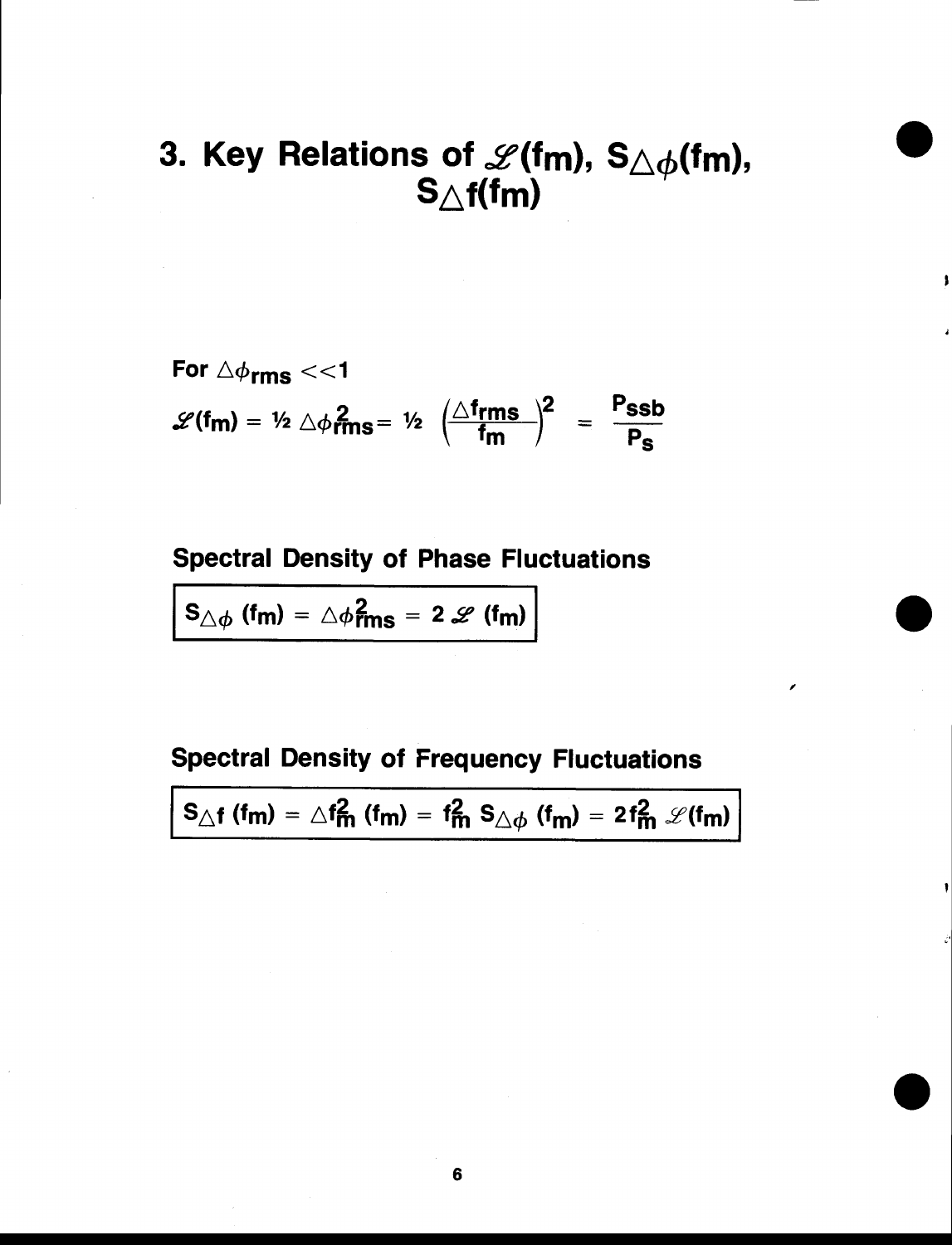## 4. Three Basic Approaches

to obtain a "quiet" (low phase noise) microwave signal are considered in the following pages.

#### A. Build a Quiet Microwave Oscillator

e.g., to build a 5 GHz oscillator, use a bipolar transistor and a high Q cavity resonator

ι

![](_page_6_Figure_4.jpeg)

#### **B. Multiply a Low Phase Noise HF or VHF Source**

![](_page_6_Figure_6.jpeg)

e.g., with a 100 MHz crystal oscillator drive a step recovery diode multiplier generating the 5 GHz signal.

#### C. Phaselock the Microwave Oscillator to the Quiet HF or VHF Source

![](_page_6_Figure_9.jpeg)

e.g., combine the performance advantages of a 100 MHz crystal oscillator and the 5 GHz microwave oscillator by phase locking the two sources via a sampling phaselock loop.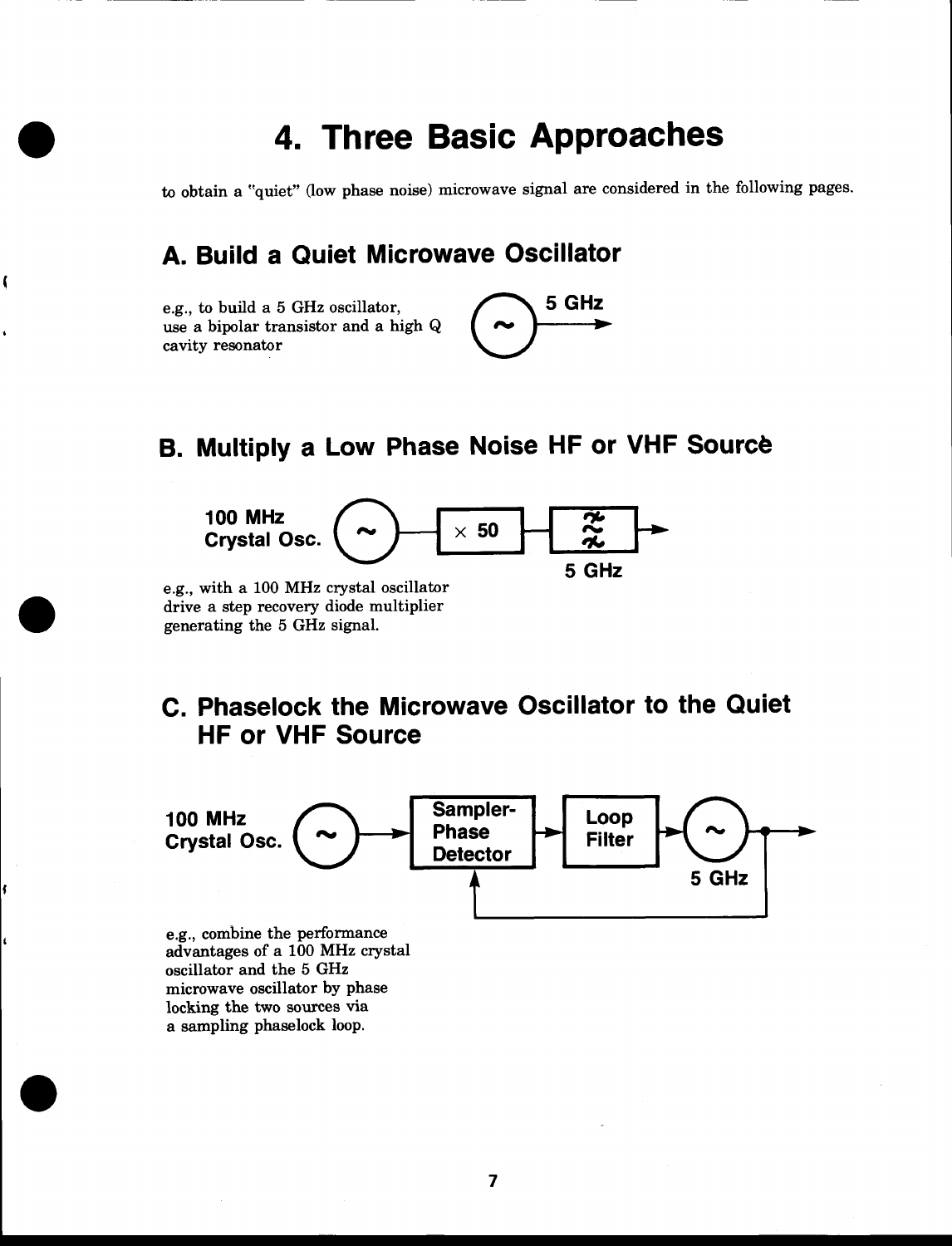![](_page_7_Figure_0.jpeg)

![](_page_7_Figure_1.jpeg)

The closed loop response of the phase feedback loop due to the perturbation  $\Delta\Theta_1(\omega_m)$  is

$$
\Delta\phi\mathbf{1}(\omega m) = \frac{\omega_0}{j2 \omega m \text{ Qload}} \times \underbrace{\Delta\Theta\mathbf{1}(\omega m)}_{\text{Qubit}}
$$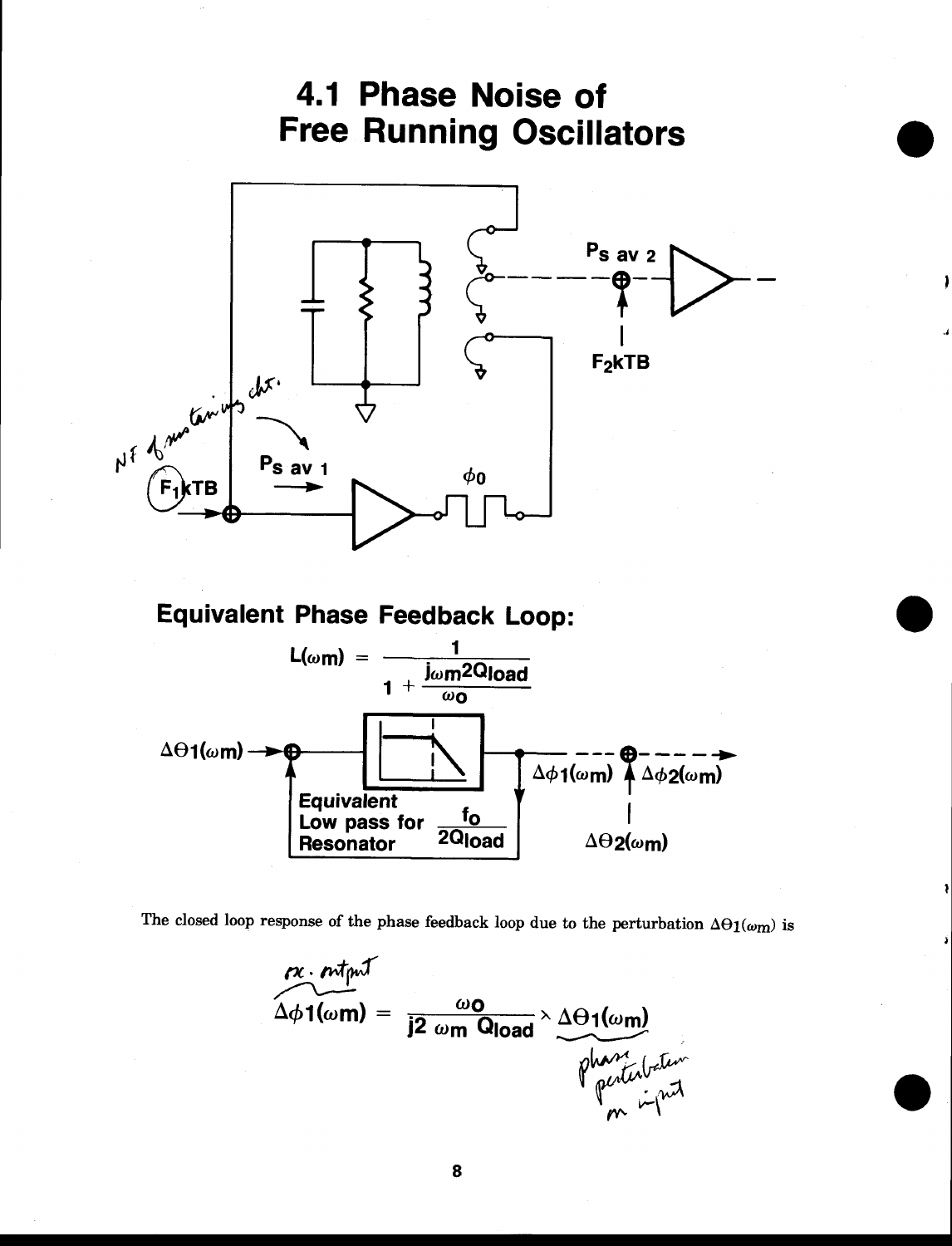The phase perturbance,  $\Delta\Theta_1(\omega_m)$ , or it's power spectral density,  $S_{\Delta\Theta_1}$ , describes

ţ

![](_page_8_Figure_1.jpeg)

The resulting phase noise of the signal coupled out of the resonator is

![](_page_8_Figure_3.jpeg)

Additive noise of the following amplifier establishes the phase noise floor,  $\frac{F2kT}{2 P_{s av 2}}$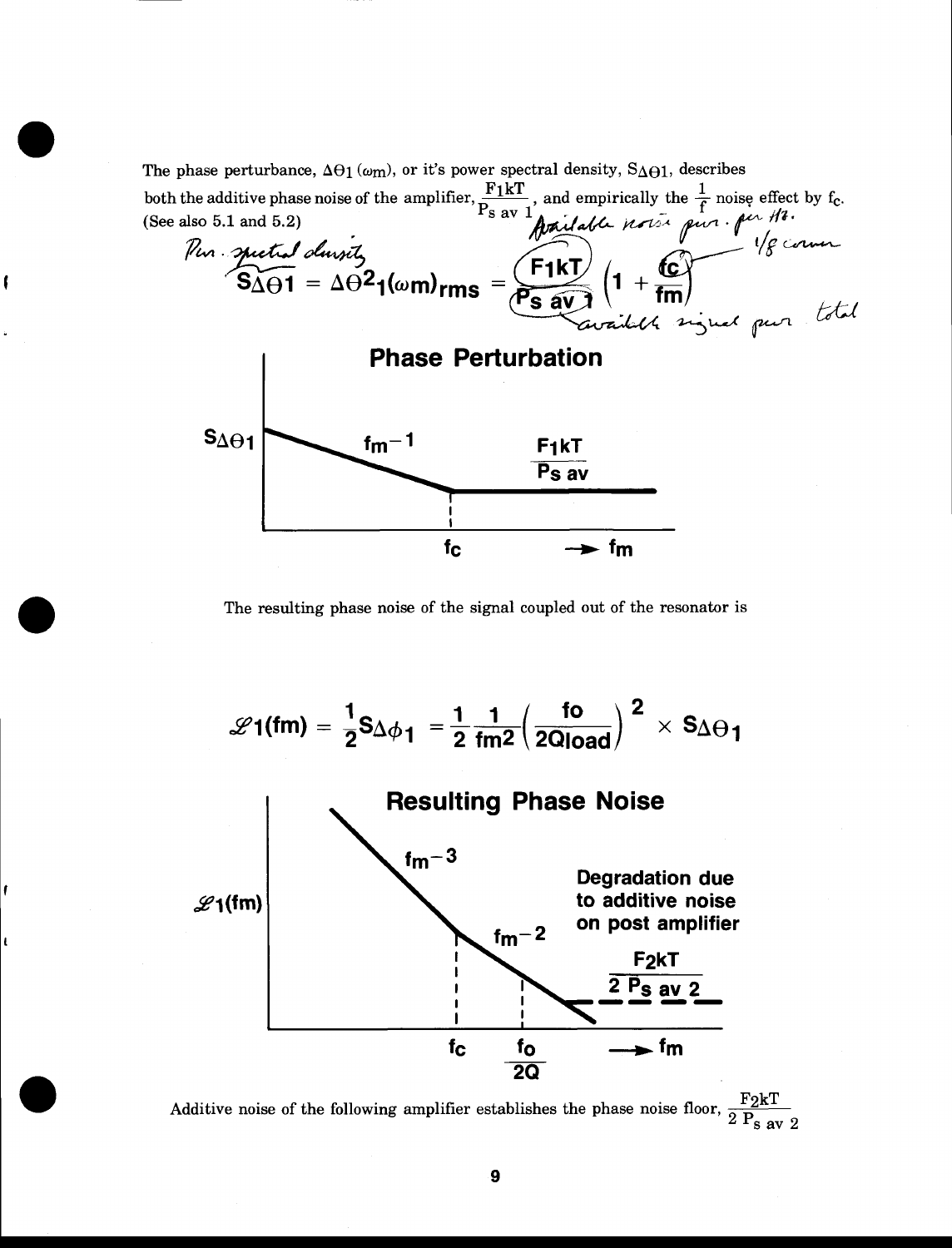$\mathcal{L}(f_m) = \frac{F_1 k T}{2 P_{s_{\text{max}}} f_{\text{max}}} \left(\frac{f_0}{2a}\right)^2 (1 + \frac{f_0}{f_m})$ 

## **4.2 Optimization of Phase Noise** in Oscillators

#### **Maximize Qloaded**

- Use resonator with maximal unloaded Q
- Maximize reactive energy stored in resonator
- $-$  Limit signal without degrading  $Q$

#### Minimize phase perturbance

- Use device with low noise figure
- Maximize signal level
- Choose device with low flicker noise
- Minimize effect of flicker noise

#### Couple output signal from resonator

#### Set low-noise floor

- Keep output signal sufficiently high
- Use low NF post amplifier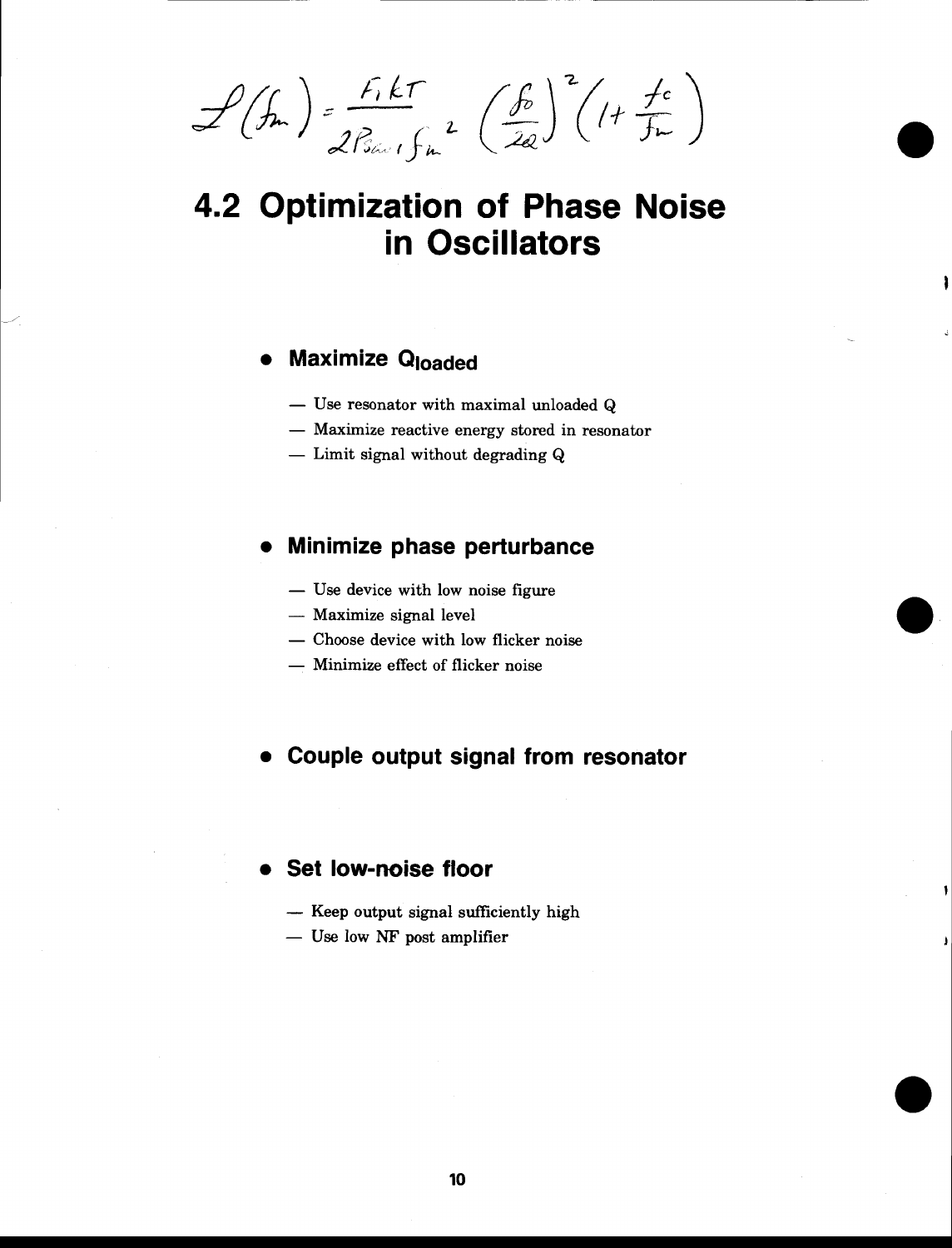## 4.3 EXAMPLES OF HIGH Q RESONATORS

 $\mathbf{A}$ 

| <b>Resonator</b>                                                                                   | Frequency      | <b>Unloaded Q</b>                    | Temp. Coeff.                    | <b>Major Limitation</b>                                                 |
|----------------------------------------------------------------------------------------------------|----------------|--------------------------------------|---------------------------------|-------------------------------------------------------------------------|
| <b>Quartz Crystal, 3rd Overtone</b>                                                                | <b>10 MHz</b>  | 1.5 $\times$ 10 <sup>6</sup>         | $35 \times 10^{-9}$ /°C2        | applicable power                                                        |
| <b>Quartz Crystal, 7th Overtone</b>                                                                | <b>100 MHz</b> | 90,000                               | $35 \times 10^{-9}$ /°C2        | applicable power,<br>spurious modes,<br>microphonic phase<br>modulation |
| <b>Quartz Crystal, 11th Overtone</b>                                                               | <b>280 MHz</b> | 40,000                               | $35 \times 10^{-9}$ /°C2        | applicable power,<br>spurious modes,<br>microphonic phase<br>modulation |
| <b>SAW Resonator on Quartz</b>                                                                     | <b>280 MHz</b> | 18,000                               | $35 \times 10^{-9}$ /°C2        | applicable power                                                        |
| <b>SAW Resonator on Quartz</b>                                                                     | 800 MHz        | 10,000                               | $35 \times 10^{-9}$ /°C2        | applicable power                                                        |
| Dielectric Cyl. Waveguide (TE01 $_{\lambda}$ )<br><b>(Ba Ti4 Og)</b> Barrio titante $\epsilon_{1}$ | 4.9 GHz        | 8,300                                | $2$ ppm/ $\degree$ C            |                                                                         |
| Cylind. Waveguide (TE011)                                                                          | $>2$ GHz       | 20,000 to<br>50,000<br>Copper plated | 1.5 ppm/ $\degree$ C<br>(Invar) | size (for L, S Band),<br>microphonic phase<br>modulation                |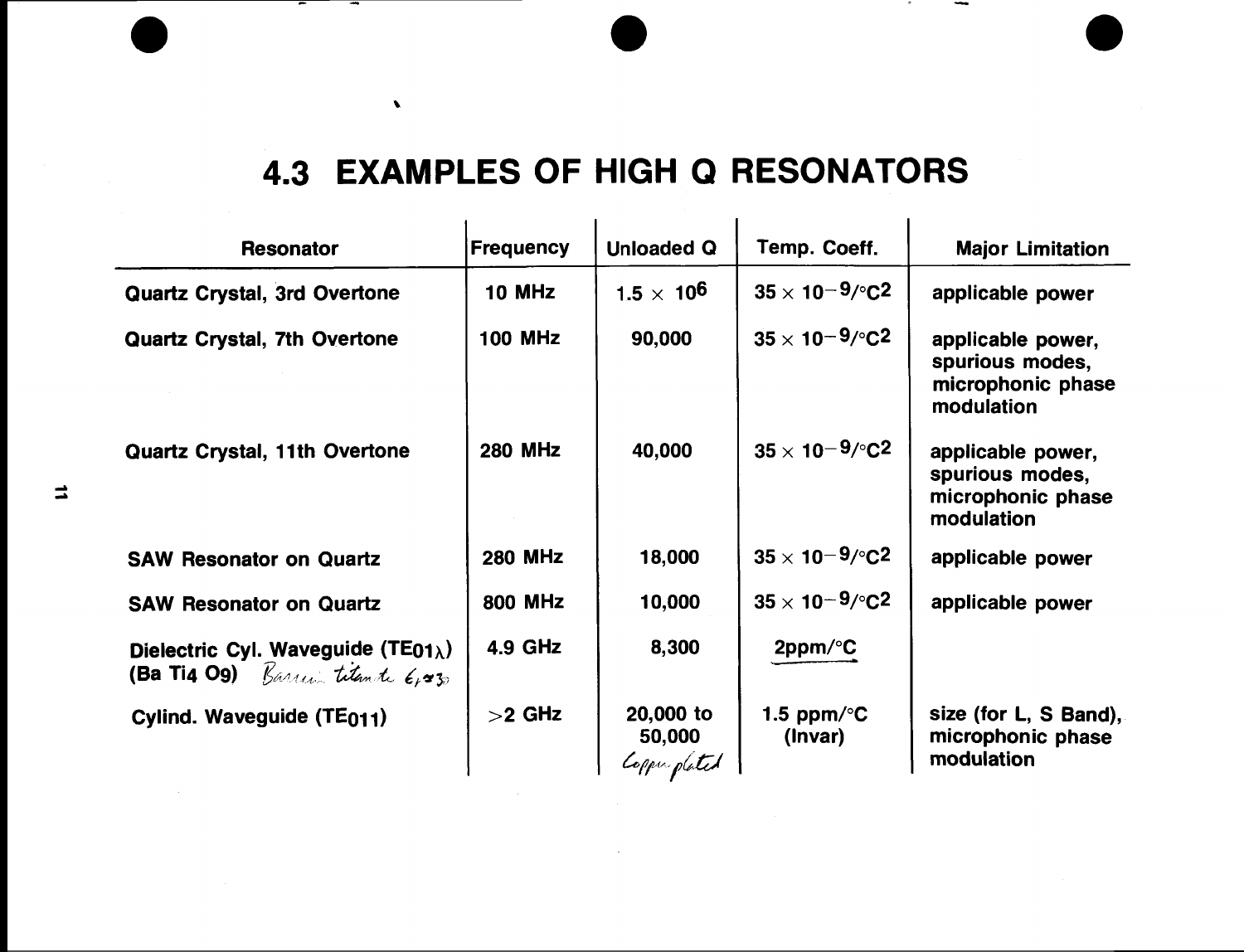![](_page_11_Figure_0.jpeg)

**4.4 Examples of Low Phase Noise Oscillators** 

With the exception of the two tunable microwave oscillators, these examples of fixed oscillators give an indication of state of the art performance regarding low phase noise.

The two tunable oscillators at 6 GHz are shown to demonstrate the performance difference between GaAs FET's and bipolar transistors observed in otherwise comparable circuits.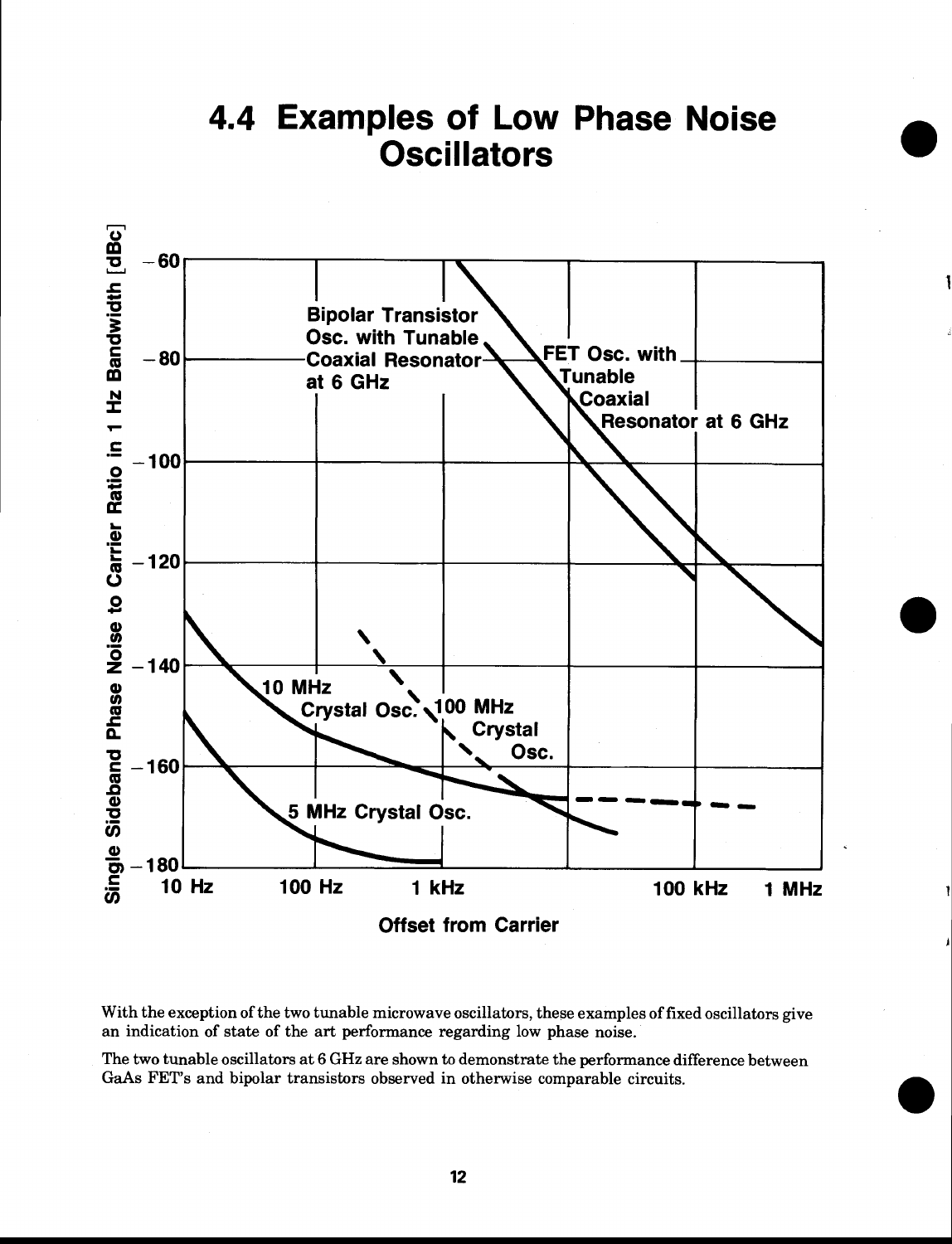![](_page_12_Figure_0.jpeg)

į

ł

The application of a high Q postresonator lowers phase noise of an oscillator signal outside the bandwidth of the resonator. The above graph also suggests that lower phase noise can be obtained by applying the high Q resonator in the oscillator feedback.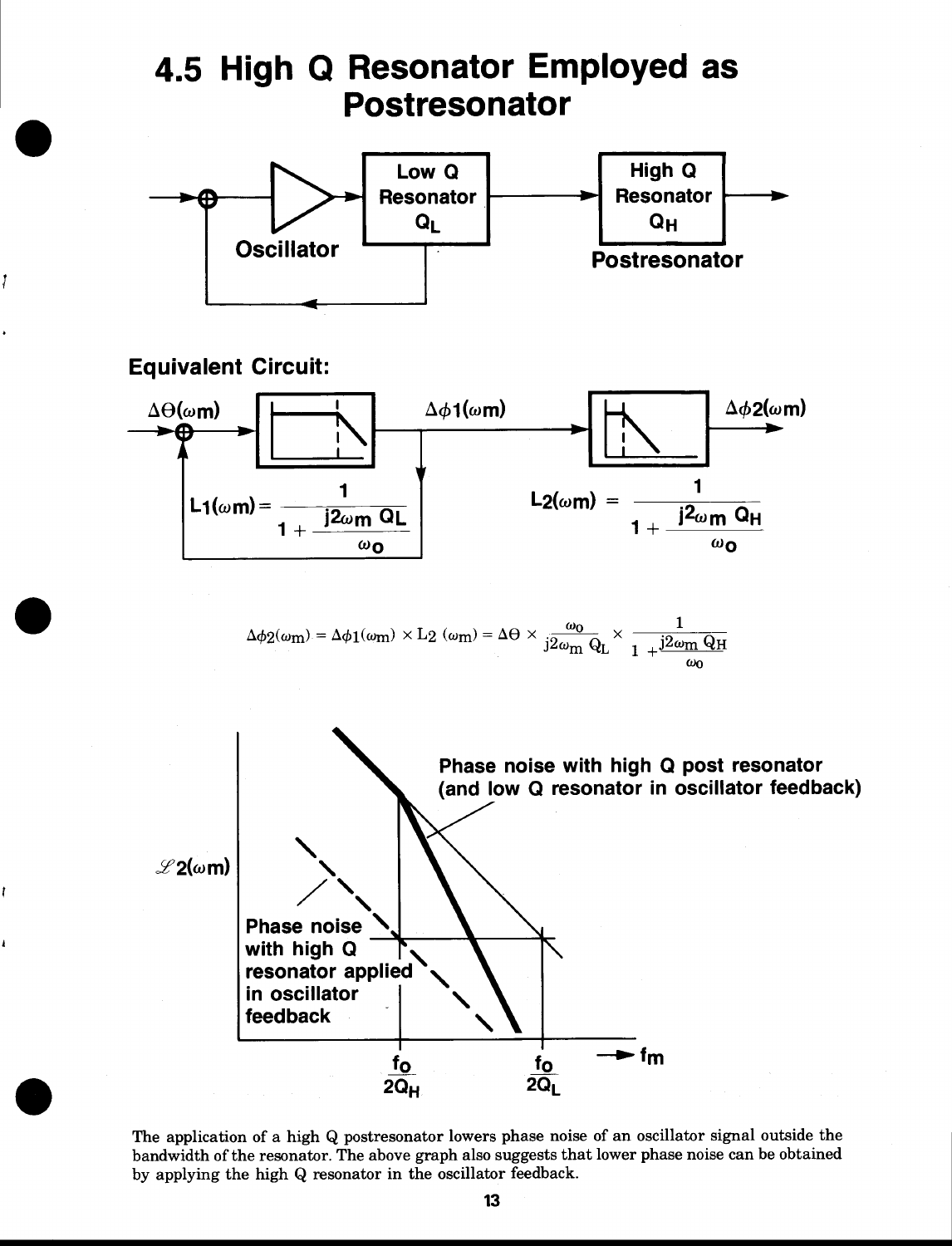## Frequency Discriminator 4.6 Stabilization of Oscillator with

![](_page_13_Figure_1.jpeg)

#### Equivalent frequency feedback loop:

![](_page_13_Figure_3.jpeg)

Reduction of oscillator noise ( $\Delta f_{\rm osc}$  or  $\Delta \Theta_{\rm osc}$ ):

$$
\frac{\Delta f_{\text{out}}}{\Delta f_{\text{osc}}} = \frac{\Delta \phi_{\text{out}}}{\Delta \phi_{\text{osc}}} = \frac{1}{1 + K_{\text{O}} K_{\text{D}} A(f_m)}
$$

Frequency fluction caused by discriminator noise  $(\mathbf{V_{nD}})$ 

$$
\Delta f_{\text{out}}(f_m) = V_{\text{nD}} \times \frac{1}{K_{\text{D}}} \times \frac{1}{\frac{1}{K_{\text{O}}K_{\text{D}}A} + 1}
$$

Phase noise caused by discriminator noise (obtained by integrating  $\Delta f_{out}$  (f<sub>m</sub>)):

$$
\Delta \phi_{\text{out}} \left( \mathbf{f}_{\text{m}} \right) = \mathbf{V}_{\text{n}} \mathbf{D} \times \frac{1}{\mathbf{f}_{\text{m}} \mathbf{K}_{\text{D}}} \times \frac{1}{\frac{1}{\mathbf{K}_{\text{O}} \mathbf{K}_{\text{D}} \mathbf{A}} + 1}
$$

The limitations of this system lie in the discriminatornoise, gain, and bandwidth. The frequency discriminator typically consists of a delay line or microwave resonator and a mixer operating as a phase detector.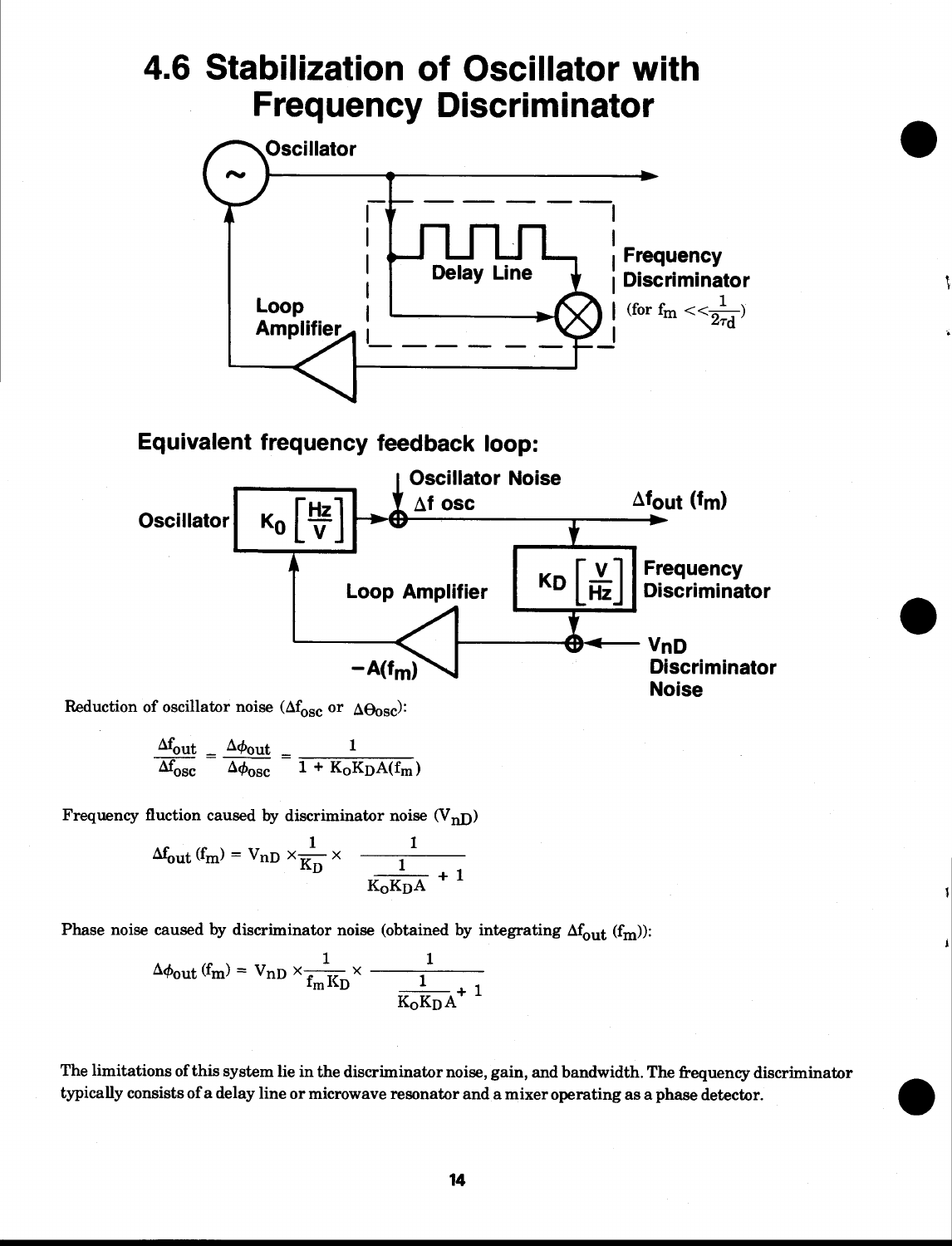![](_page_14_Figure_0.jpeg)

![](_page_14_Figure_1.jpeg)

![](_page_14_Figure_2.jpeg)

Theoretical degradation of phase noise (with ideal multiplier)

$$
\frac{\cancel{z}^2}{\cancel{z}_1} = 20 \text{ lg } n
$$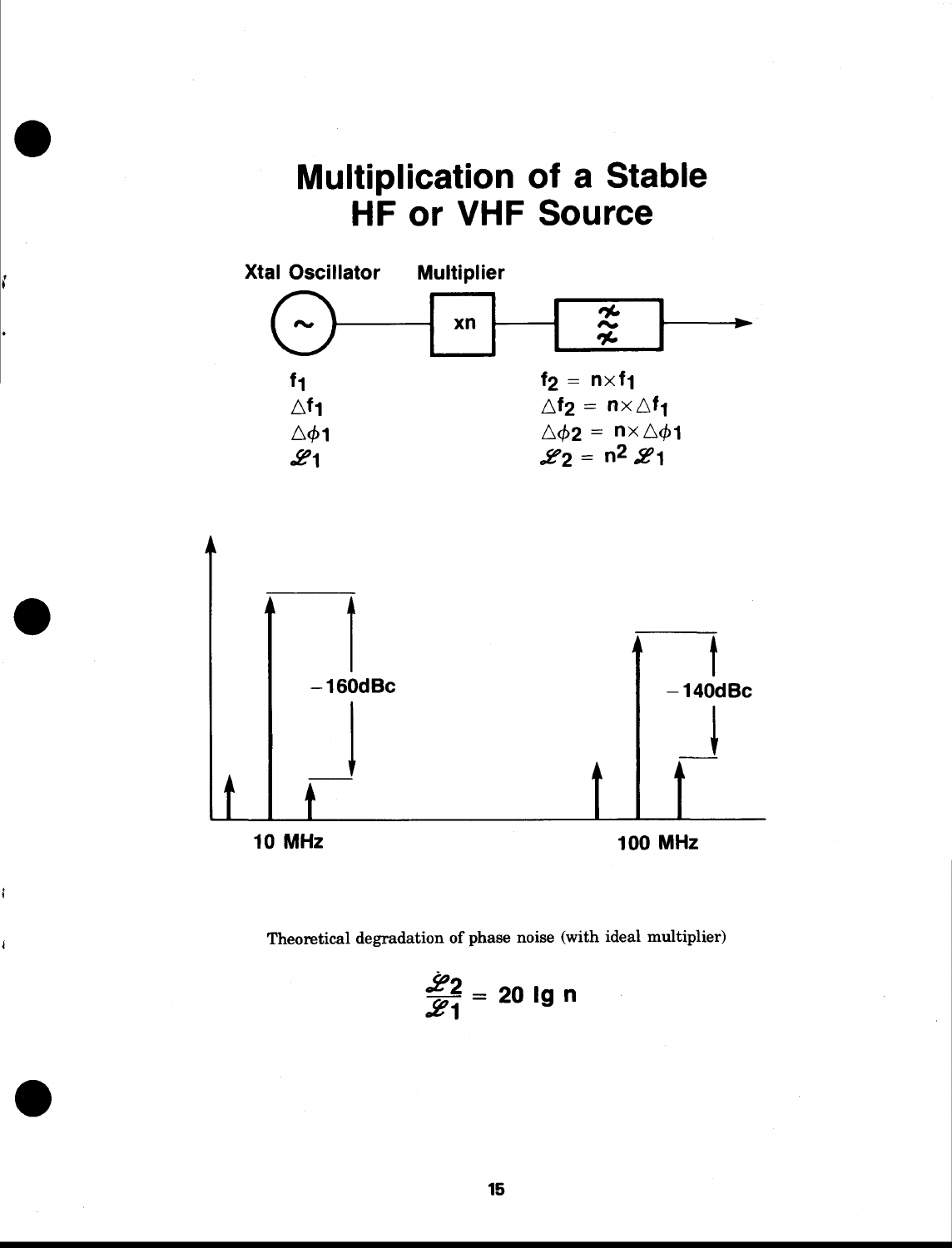## 5.1 Phase Noise Caused by Additive Noise in Amplifiers

![](_page_15_Figure_1.jpeg)

Example:  $n = 10$ 

 $P_{sav1} = +16$  dBm  $F_1 = 5 dB$ 

 $P_{sav2} = 0$  dBm  $F_2 = 5 dB$ 

Tr

!t \$ I

![](_page_15_Figure_5.jpeg)

#### Example:

 $S \Delta \Theta_1 = -174$  dBm + 5 dB - 16 dBm + 20 dB = -165 dB  $S \Delta \Theta_2 = -174$  dBm + 5 dB - 0 dBm = -169 dB  $S \Delta \Theta$ T = -163.5 dB  $\mathscr{L}$ T = ½ S $\Delta\Theta$ T = -166.5 dBc

Obviously, high signal levels and low noise figure amplifiers on both ends of the multiplier minimize the effect of additive noise.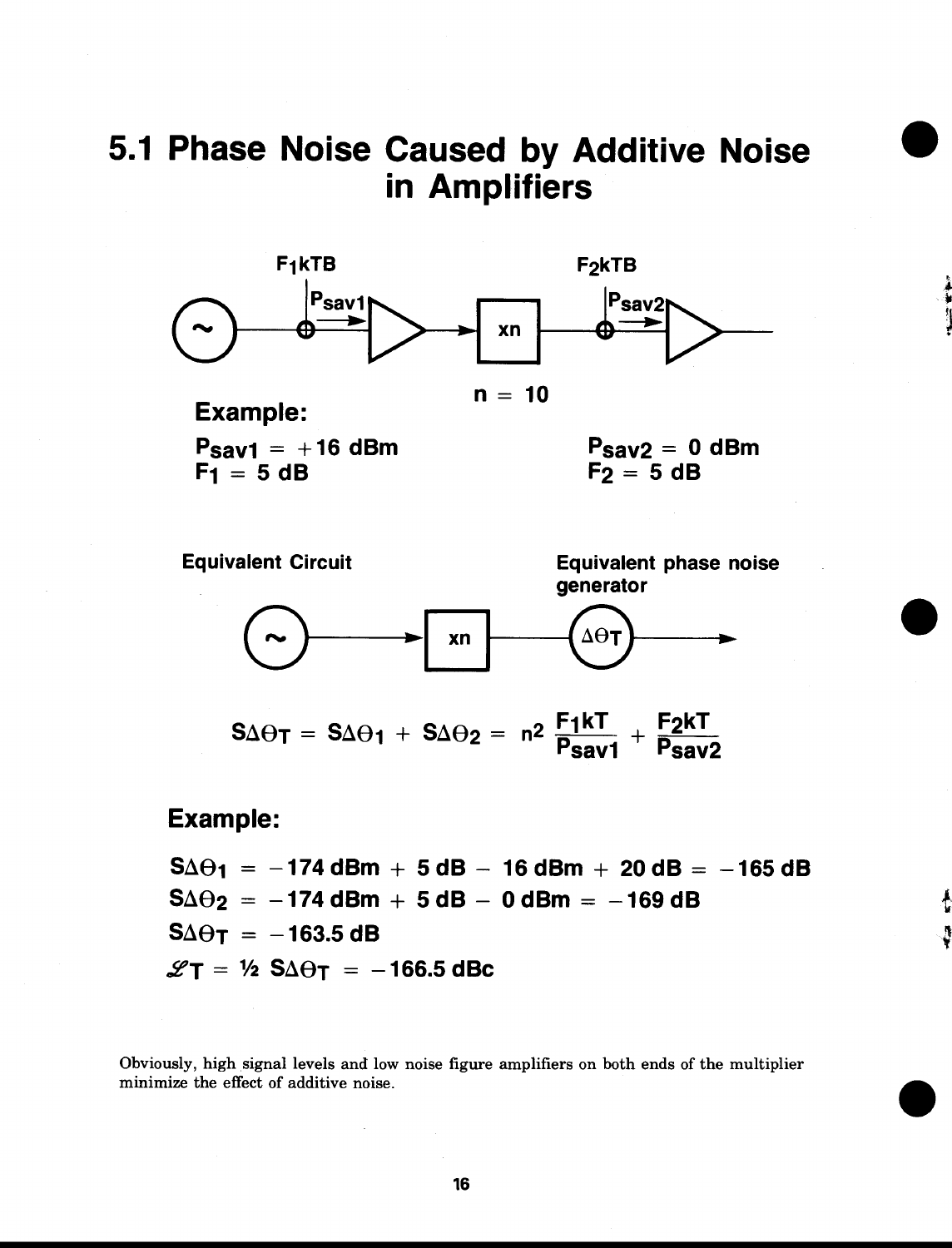# 5.2 Phase Noise Caused by Multiplicative  $(\frac{1}{f})$ <br>Noise in Amplifiers

![](_page_16_Figure_1.jpeg)

Empirical charactenzation of phase noise caused by  $\left(\frac{1}{f}\right)$  noise:

![](_page_16_Figure_3.jpeg)

The corner frequency, fc, is very device dependent. It can range from 1 kHz (low frequency bipolar transistor) to 100 MHz (GaAs FET). The  $\frac{1}{f}$ type of increase in phase noise close to the carrier is caused by low frequency device noise modulating the phase of the passing RF signal by modulating the transconductance and the input and output impedances of the amplifier.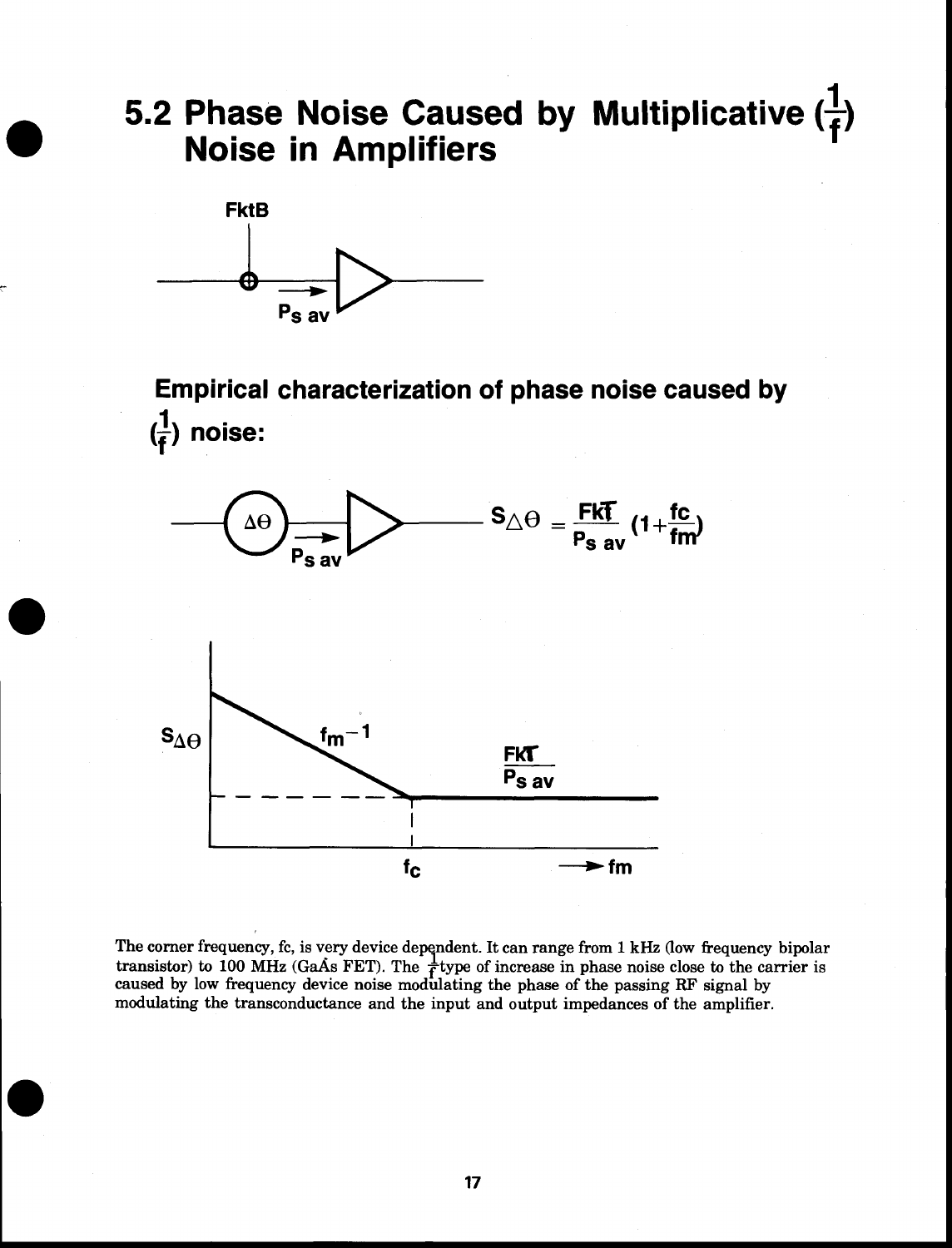## 5.3 Reduction of  $\frac{1}{f}$  Related Phase Noise in'Amplifiers

![](_page_17_Figure_1.jpeg)

The effect of  $\frac{1}{f}$  noise can be reduced by

- o negative feedback at low frequencies (bias stabilization)
- o negative feedback for the RF signal
- $\bullet$  designing the RF amplifier for low noise figure also at low frequencies (optimum source impedance)

• choosing a device with low  $\frac{1}{f}$  noise

choosing a device with good linearity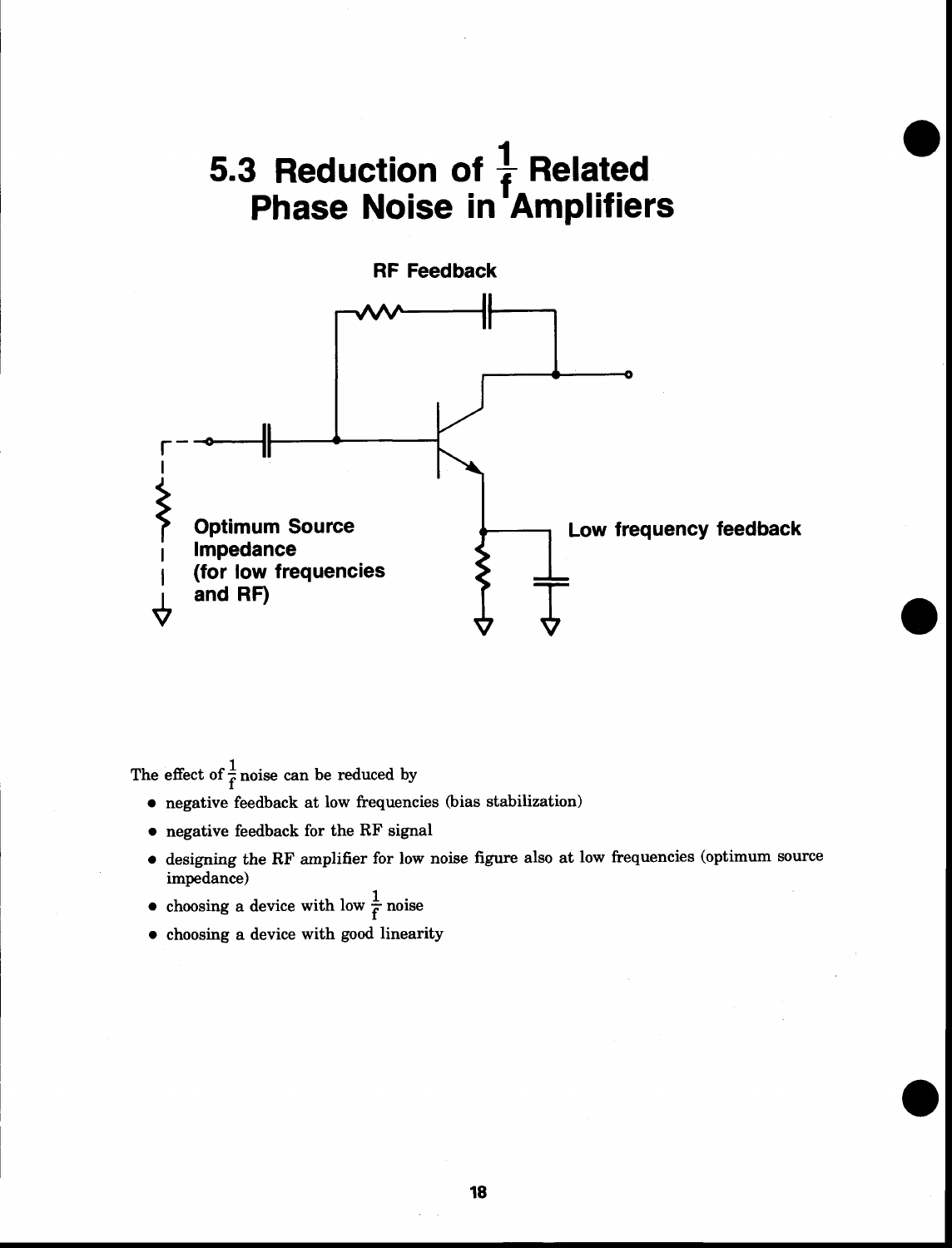![](_page_18_Figure_0.jpeg)

![](_page_18_Figure_1.jpeg)

**Offset from Carrier** 

The above examples do not represent performance limits. Only the 10 MHz amplifier is a design where consideration was given to low phase noise performance by the choice of the active device (2N5943) and by RF and low frequency feedback.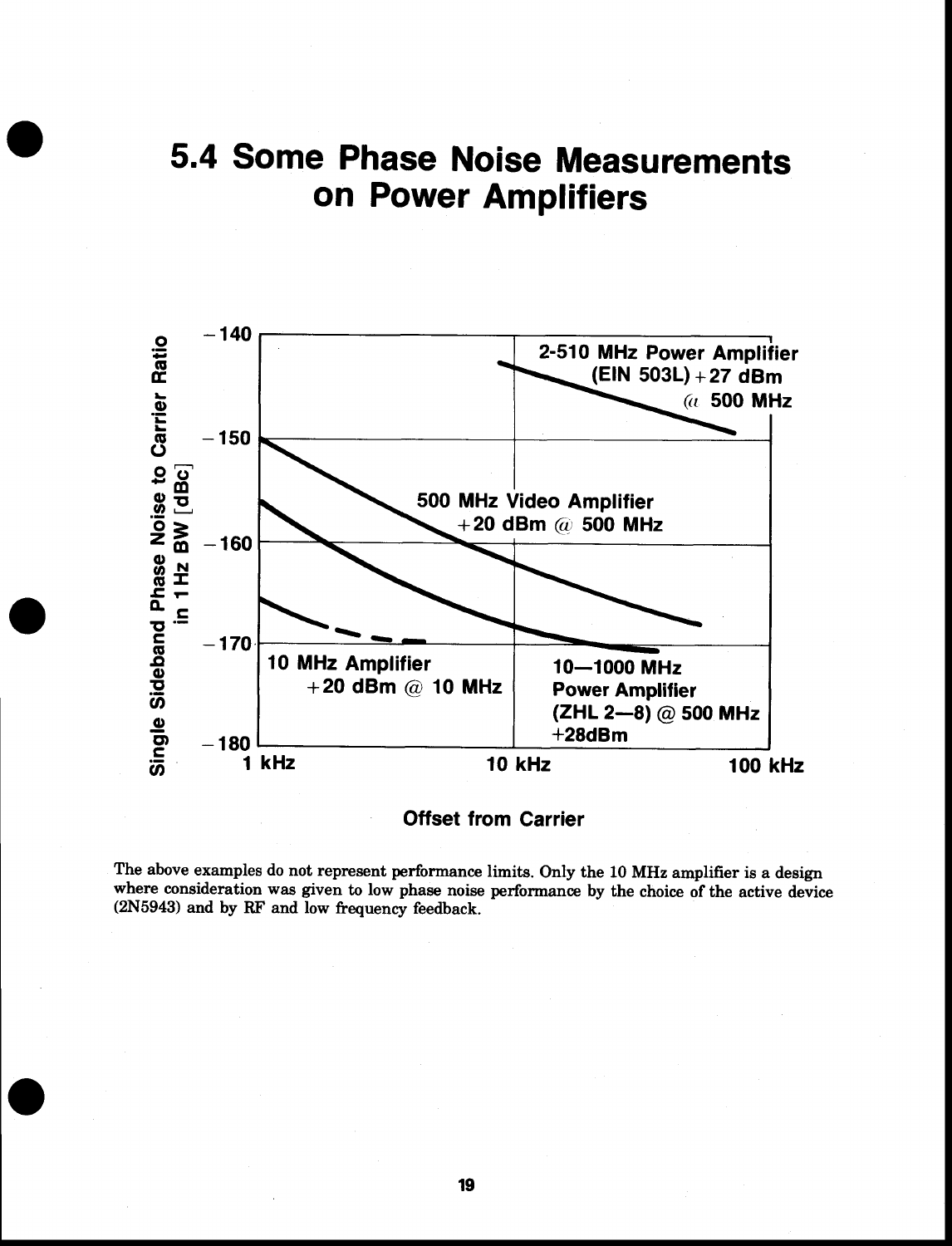| <b>Basic Methods</b><br>of Harmonic<br><b>Generation</b>                      | <b>Nonlinear</b><br><b>Device</b>                                                   | <b>Example</b>                                                     | $\mathscr{L}$ [dBc/Hz]<br>$@$ 1 kHz Offset |
|-------------------------------------------------------------------------------|-------------------------------------------------------------------------------------|--------------------------------------------------------------------|--------------------------------------------|
| <b>Nonlinear</b><br><b>Reactance:</b><br><b>Varactor</b><br><b>Multiplier</b> | <b>Varactor</b>                                                                     |                                                                    |                                            |
| Comb<br>Generation<br>through Snap<br><b>Action</b>                           | <b>Step Recovery</b><br><b>Diode</b><br>(Snap diode)                                | 500 MHz $\times$ 11<br>(11th Harmonic<br>selected)                 | $-160$                                     |
| <b>Nonlinear</b><br><b>Conductance:</b>                                       |                                                                                     |                                                                    |                                            |
| <b>Diode</b><br><b>Multiplier</b>                                             | <b>Schottky</b><br><b>Barrier</b><br><b>Diode</b>                                   | 10 MHz $\times$ 2<br><b>Schottky diode</b><br><b>Doubler</b>       | $\epsilon$ -169                            |
| <b>Transistor</b><br><b>Multiplier</b>                                        | <b>Bipolar</b><br><b>Transistor</b><br><b>FET</b><br>Dual gate FET<br>(Si and GaAs) | 1 MHz $\times$ 35<br><b>Transistor</b><br>(current mode<br>switch) | $-172$                                     |

#### 5.5 Methods of Frequency Multiplication

\*Referred to input signal.

Frequency multipliers can be grouped according to the two basic principles of operation: harmonic generation by nonlinear reactance (capacitance) and harmonic generation by nonlinear conductance.

Multipliers with nonlinear capacitance typically resemble more efficient, simpler circuits. But they generate significantly more phase noise than multipliers based on nonlinear conductance, like a Schottky barrier diode doubler. Higher AM to PM conversion efficiency as well as charge fluctuations due to fluctuations of minority carrier lifetimes are speculated to cause this difference.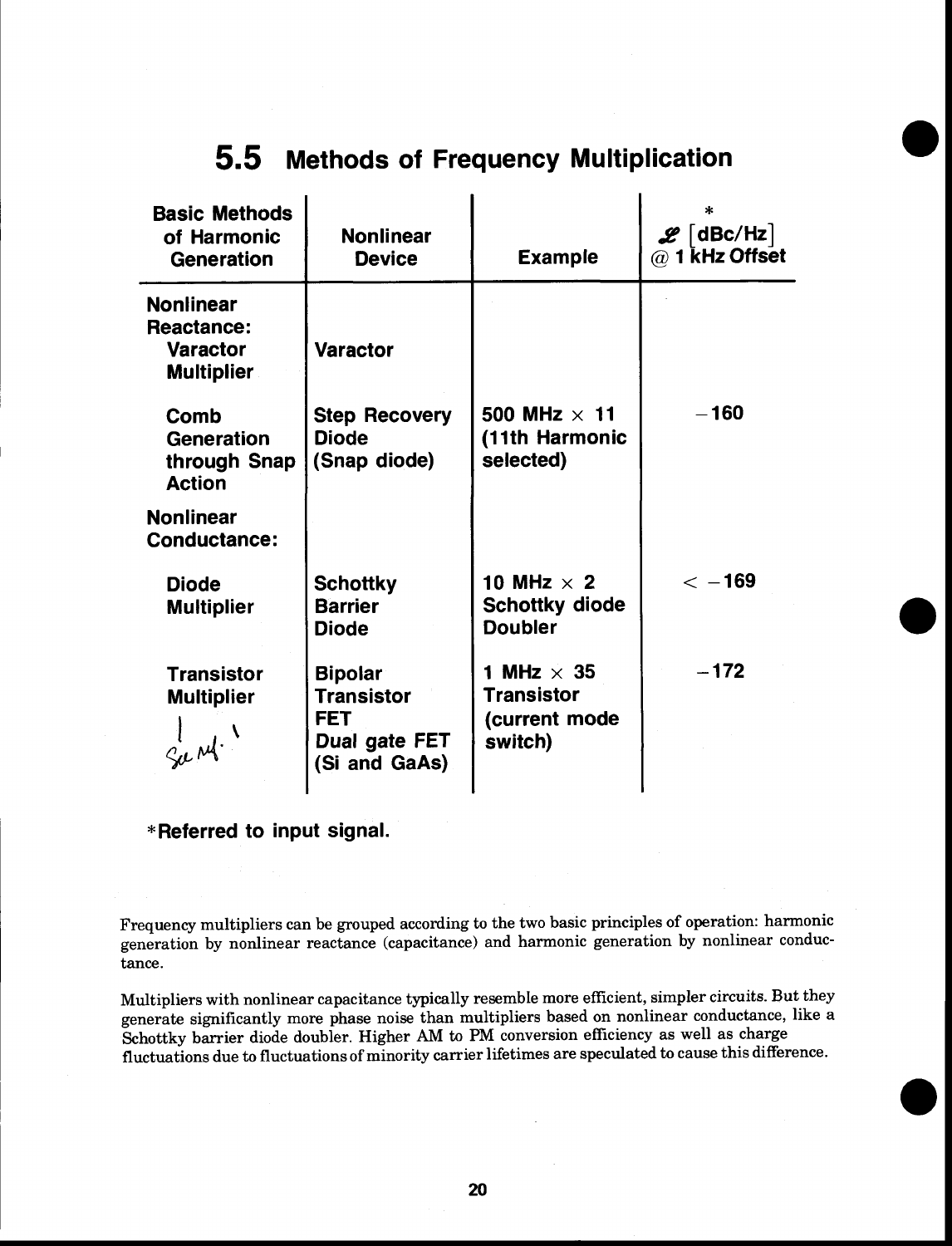![](_page_20_Figure_0.jpeg)

#### 5.6 Example: 500 MHz Step Recovery Diode Pulse Generator

Phase noise measured on the above step recovery diode pulse generator (HP 33004A) proved to be quite sensitive to the drive level. Optimum results were obtained at  $+24$  dBm. More phase noise is generated with increased drive levels, especially as the pulse peak starts to drive the diode into breakdown, and with decreased drive levels where the comb line signal becomes low enough to be degraded by additive noise.

Although the impedance matching network at the input of the multiplier circuit is optimum at 500 MHz, frequency deviations of  $\pm 10\%$  can be tolerated with only slightly reduced conversion performance.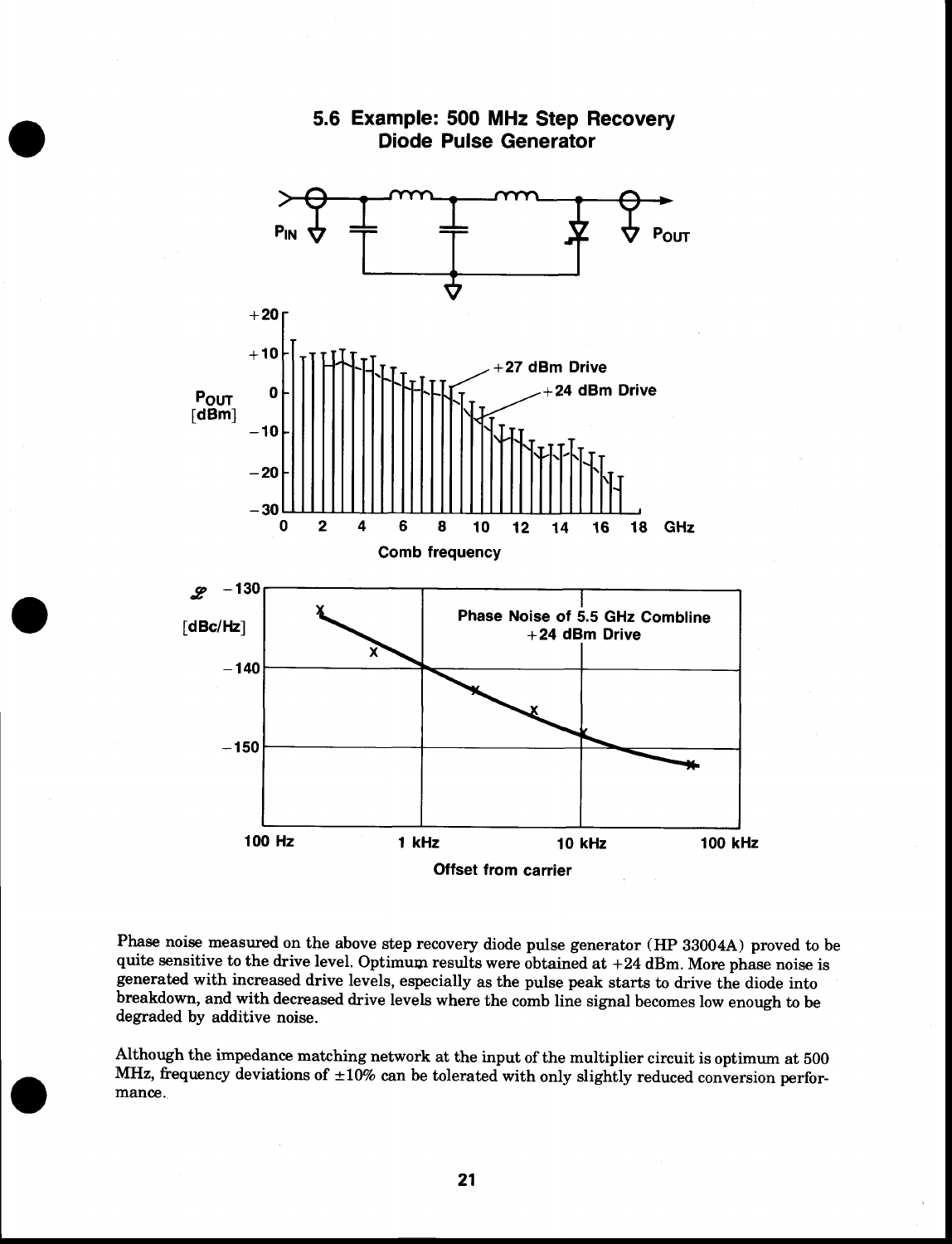#### 5.7 Example: 10 MHz Schottky Barrier Diode Doubler

![](_page_21_Figure_1.jpeg)

The low flicker noise and the virtual absence of minority carrier storage maker the Schottky barrier diode a good choice as a nonlinear component for low phase noise frequency multiplication.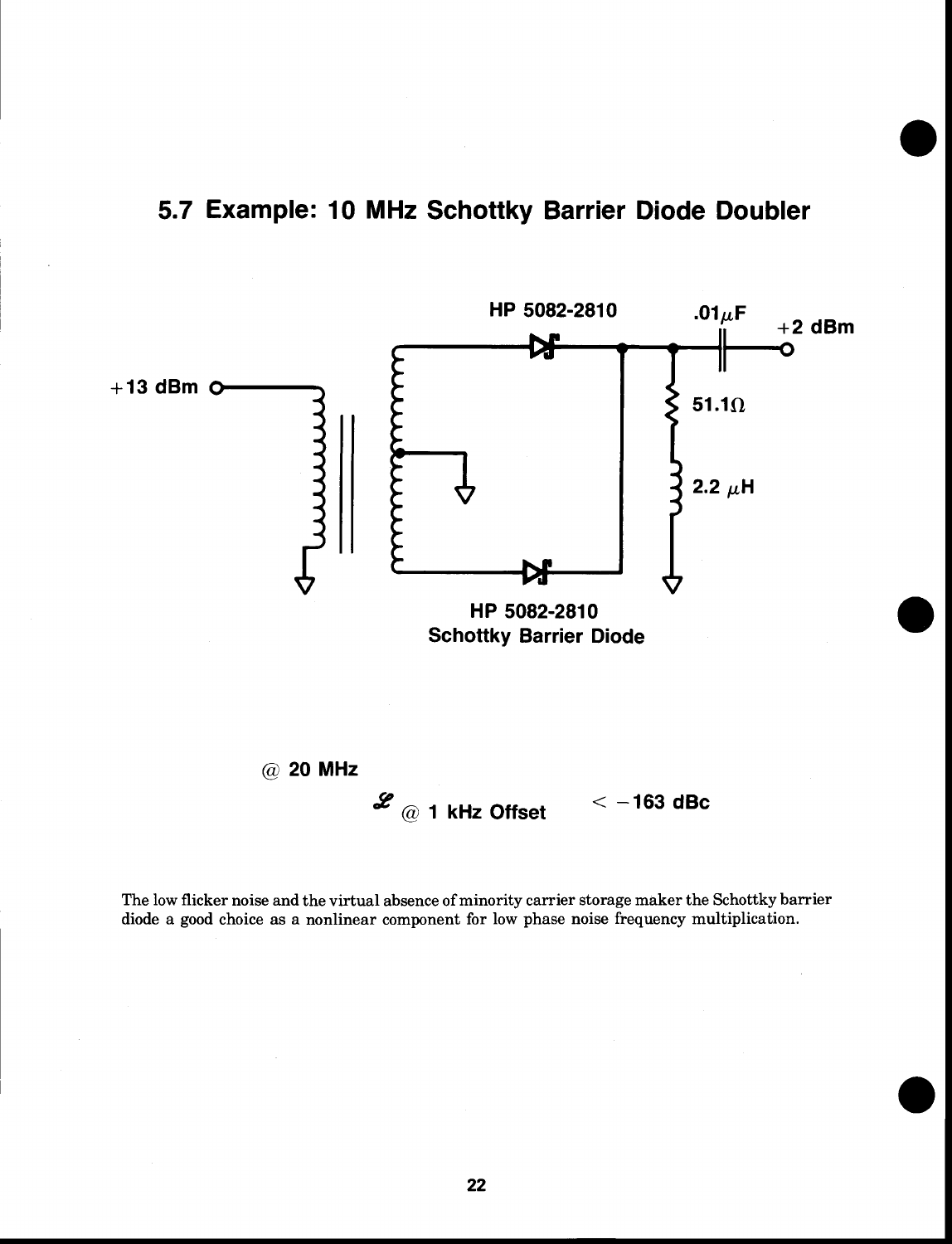#### 5.8 Example of a Low Phase Noise Multiplication Scheme for Microwave Signal Generation

![](_page_22_Figure_1.jpeg)

The 8662A Sythesized Signal Generator is used here to generate a very stable and quiet microwave sighal. The reference section of this low phase noise RF synthesizer doubles the 10 MHz Xtal signal six times. Monolithic crystal filters are employed at 40 and 160 MHz to reduce sideband noise. The auxiliary output signal at 640 MHz drives a step recovery diode multiplier generating 640 MHz comb lines useful up to 18 GHz.

To obtain a continuous synthesized microwave signal (500 to 1000 MHz bandwidth), one comb line is singled out by a bandpass filter and mixed with the standard .01 to 1280 MHz output of the 8662A.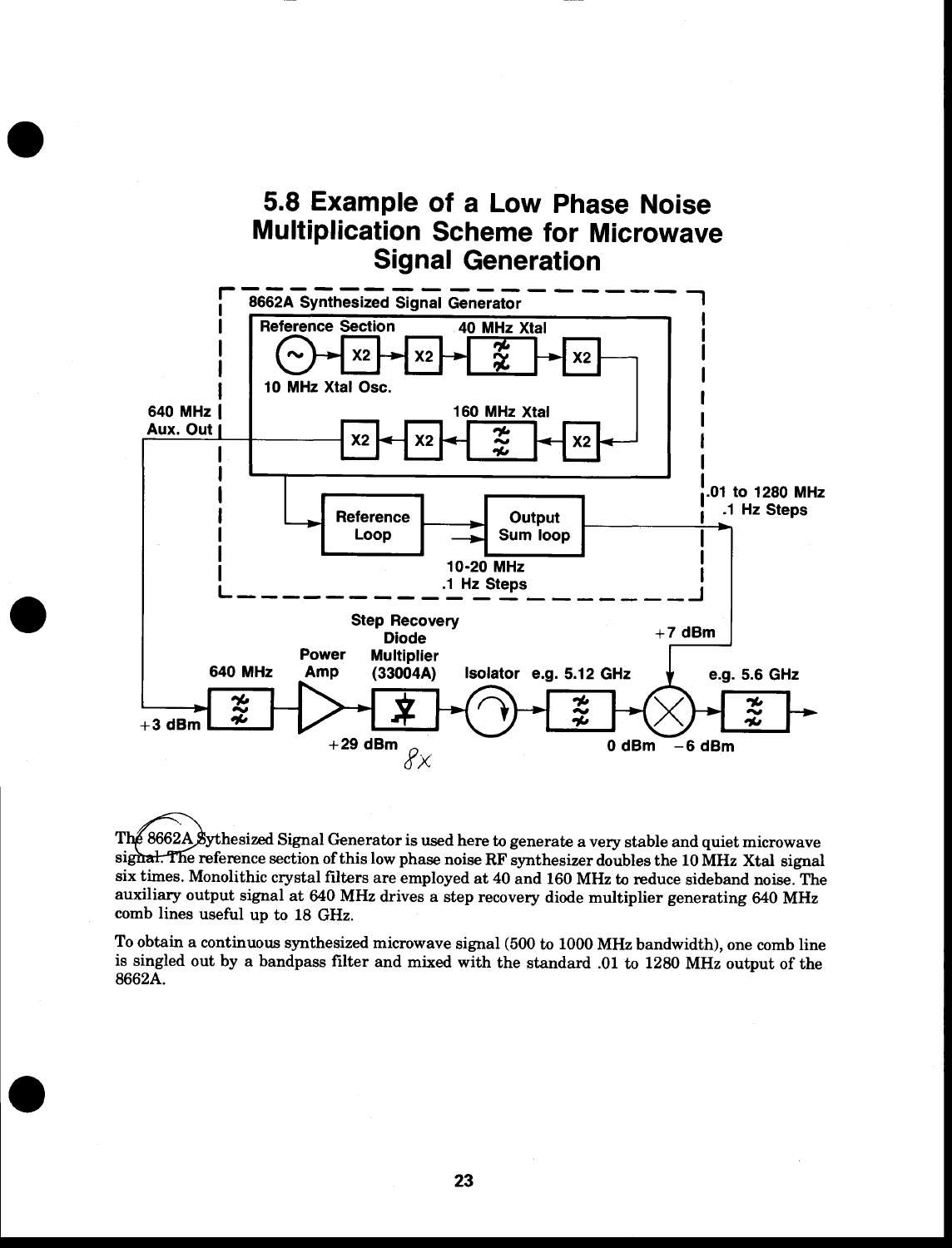Phase Noise of a Synthesized **Microwave Signal Using the 8662A** Synthesized Signal Generator

![](_page_23_Figure_1.jpeg)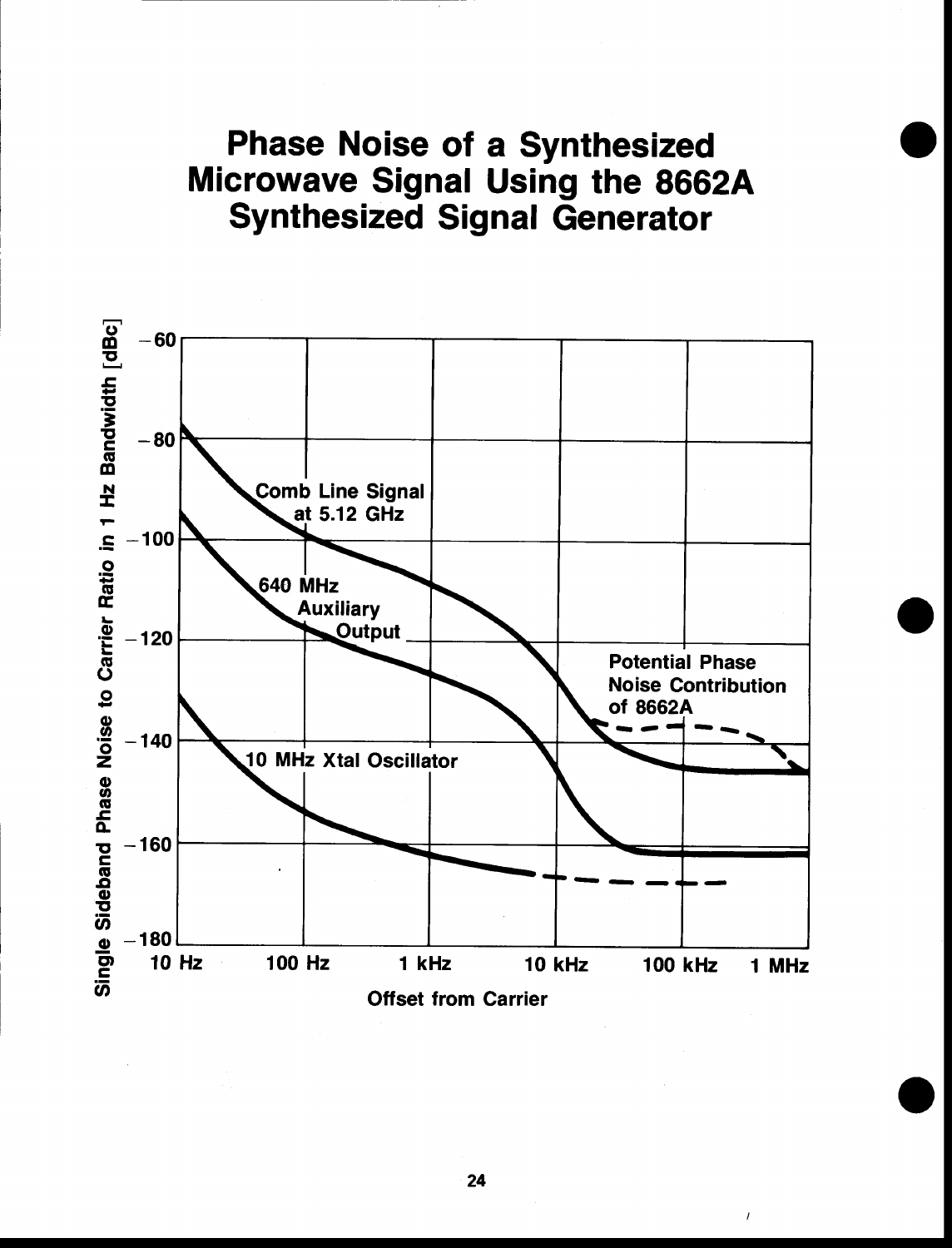## 6. Principal Comparison Between **Frequency Multiplication of HF-Source** and Fundamental Microwave Oscillator

![](_page_24_Figure_1.jpeg)

|                         | <b>Phase Noise of</b><br><b>HF-Source, multiplied</b><br>$@f\mu W$                                              | <b>Phase Noise of</b><br><b>Microwave Oscillator</b>                                                                                                     |
|-------------------------|-----------------------------------------------------------------------------------------------------------------|----------------------------------------------------------------------------------------------------------------------------------------------------------|
| Close-in phase<br>noise | $\frac{1}{\text{fm}^2} \left( \frac{\text{f}_{\mu} \text{w}}{2 \text{Q}_{\text{HF}}} \right)$<br>$\overline{2}$ | $\Big)^2$ SAOHF $\Big  \frac{1}{2} \cdot \frac{1}{\text{fm}^2} \Big( \frac{\text{f}_{\mu W}}{2Q_{\mu W}} \Big)$<br>$- \bigr)^2$ S $_{\Delta\Theta\mu}$ w |
| <b>Noise floor</b>      | $n^2 \cdot \frac{1}{2} S_{\Delta\Theta\,HF\,Amp}$                                                               | $\frac{1}{2}$ S $\Delta\Theta$ $\mu$ w Amp                                                                                                               |

Close-in phase noise ratio

 $\frac{\mathscr{L}^{\prime} H F}{\mathscr{L} \mu W} = \left(\frac{Q_{\mu W}}{Q_{HF}}\right)^2 \cdot \frac{S_{\Delta \Theta HF}}{S_{\Delta \Theta \mu W}}$  $\frac{\mathscr{L}^{\prime}}{\mathscr{L}}_{\mu\mathbf{W}}$ = n2  $\cdot \frac{\mathsf{S}_{\Delta\Theta}}{\mathsf{S}_{\Delta\Theta}}_{\mu\mathbf{W}}$  amp

#### Noise floor ratio

With identical Q at  $f_{HF}$  and  $f_{\mu W}$  and neglecting device differences, the multiplied HF source and the microwave oscillator would have comparable close-in noise. However, resonators with much higher Q are available at HF (e.g.,  $2 \times 10^6$  for 10 MHz Xtal) and more likely the active device of the HF oscillator causes less phase perturbation due to lower flicker noise. The multiplied HF source therefore will have lower close-in phase noise than the fundamental microwave oscillator.

The noise floor of each source is established by additive noise in the amplifier following the oscillator and can be assumed comparable. Since the noise floor of the HF source is additionally multiplied by n, the fundamental microwave source yields a lower noise floor.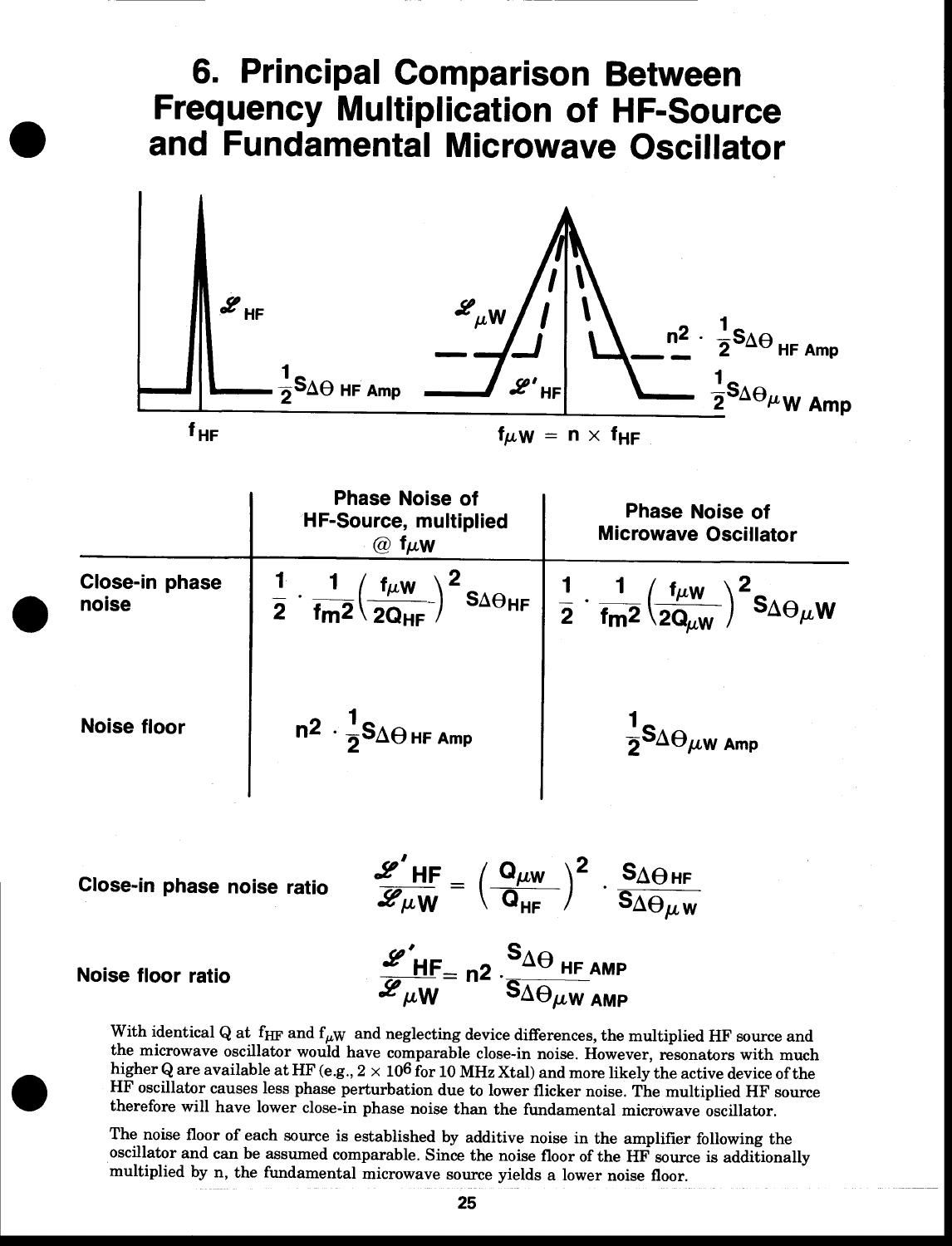![](_page_25_Figure_0.jpeg)

6.1 Microwave Oscillator Phase-Locked to

The above system is a paper design of a low phase noise S-band source. It combines the optimum segments of phase noise sidebands of 3 sources, a 10 MHz crystal oscillator, a 100 MHz (7th overtone) crystal oscillator, and a 5 GHz bipolar transistor oscillator with a cavity resonator.

The multipliers linking the oscillators are chosen such that their phase noise contribution is negligible. This requires a Schottky barrier diode multiplier in the first link and an efficient step recovery diode multiplier in the second link.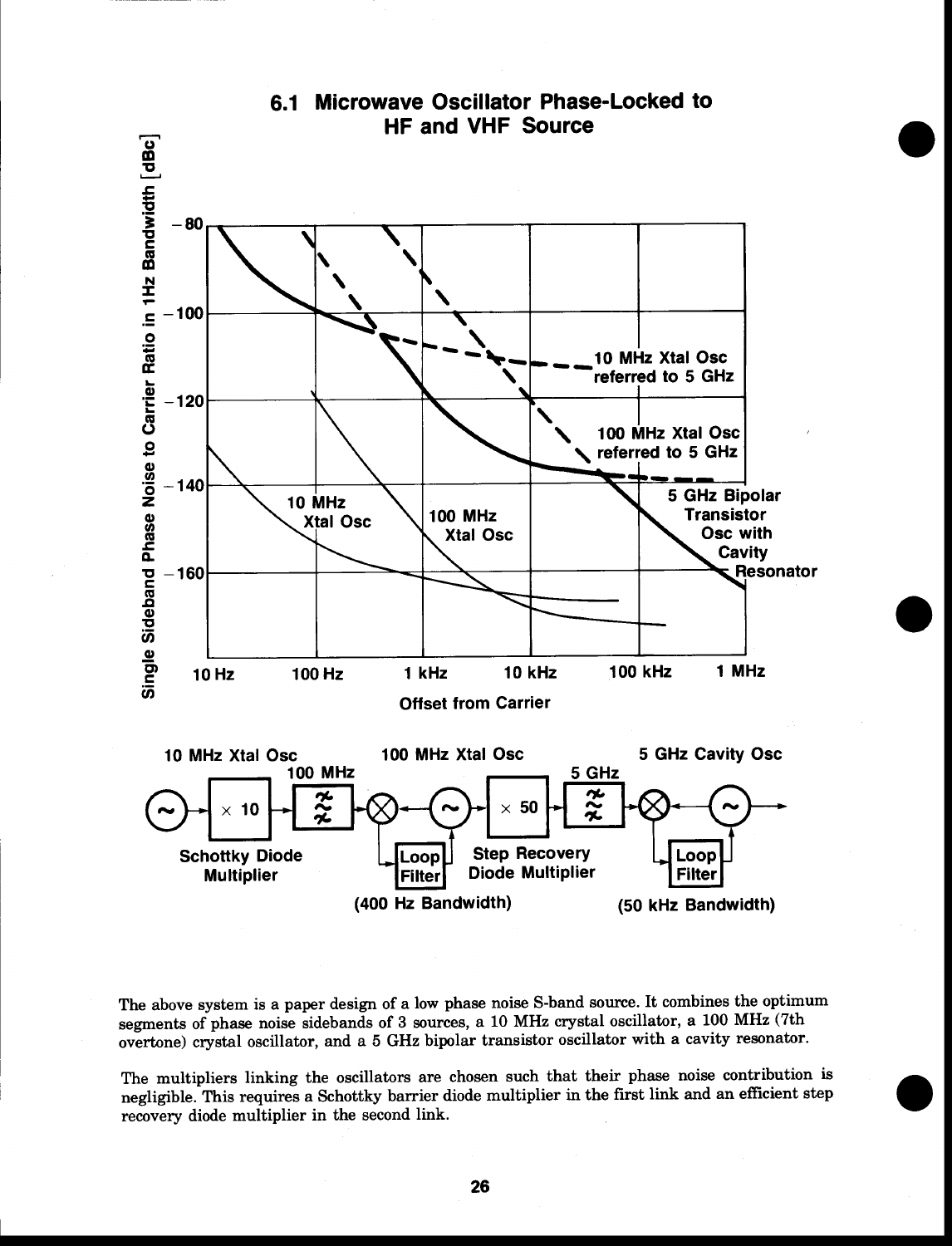## 7.1 Phase Noise Measurement with 2 Sources and Phase Detector

![](_page_26_Figure_1.jpeg)

 $\Delta\phi$ rms =  $\frac{1}{k_b} \Delta V$ rms  $\frac{1}{k_{\phi}} \Delta V$ rms  $\qquad \begin{array}{l} k_{\phi} = \textbf{Phase detector constant} \\ = \textbf{V}_\mathbf{B} \textbf{ peak for sinusoidal beat signal} \end{array}$ 

for double-balanced mixer in linear operation

$$
\mathscr{L}(\mathsf{f}_{\mathsf{m}}) = \frac{1}{2} \, \mathsf{S}_{\triangle \phi}(\mathsf{f}_{\mathsf{m}}) = \frac{1}{4} \, \frac{(\triangle \mathsf{V}_{\mathsf{rms}})^2 \, (1 \, \mathsf{Hz})}{\mathsf{V}_{\mathsf{B}}^2 \mathsf{rms}}
$$

A double-balanced mixer is used here as a phase detector. It requires both signals to be in phase quadrature steady statewise. Most sources would drift out of quadrature during the period of measurement and therefore have to be phaselocked in a narrow band phaselock loop. The amplifiers should prevent injection locking.

A noise floor as low as  $-172$  dBc at 1 kHz offset has been measured with this setup using a high level mixer and a low noise post amplifier.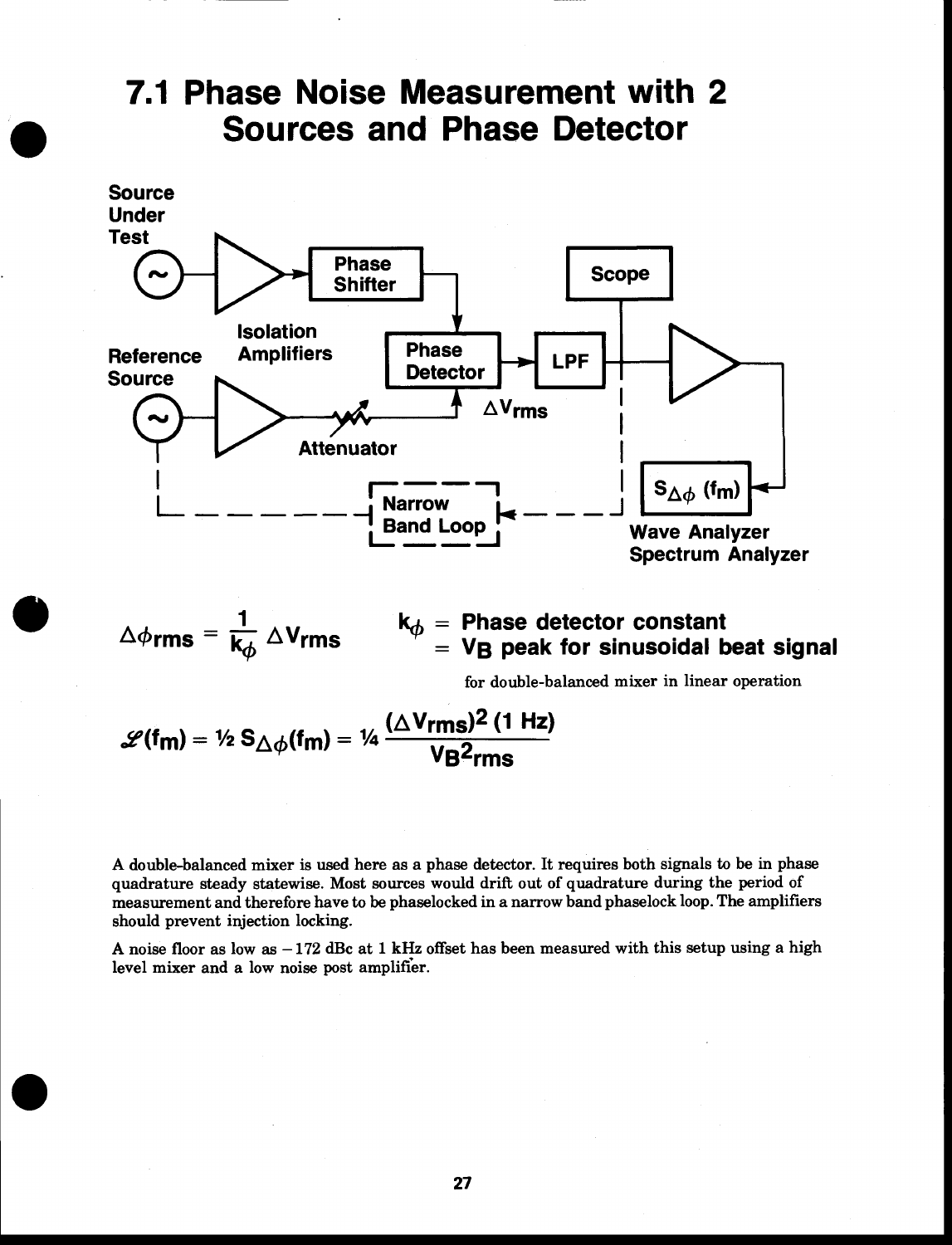#### Automatic Phase Noise Test System for Microwave Sources

![](_page_27_Figure_1.jpeg)

The HP 8662A provides both a very quiet 640 MHz auxiliary reference output to down convert the microwave source under test and a .01to 1280 MHz RF signal for phase comparison with the IF of the microwave down converter. The microwave filter and mixer can be replaced by a broadband microwave sampler. The 8662A performs automatic calibration by a programmed frequency and level offset. Quadrature setting on the mixer-phase detector is controlled by probing the beat signal with a programmable voltmeter and stopping the phase advance of the 8662A when the beat signal voltage is sufficiently close to 0. This assumes that the 8662A and the source under test are driven by the same reference oscillator. With no common reference, the 86624 can be phaselocked in a narrow bandwidth to the microwave source (e.g., free-running oscillator) via its DC FM port.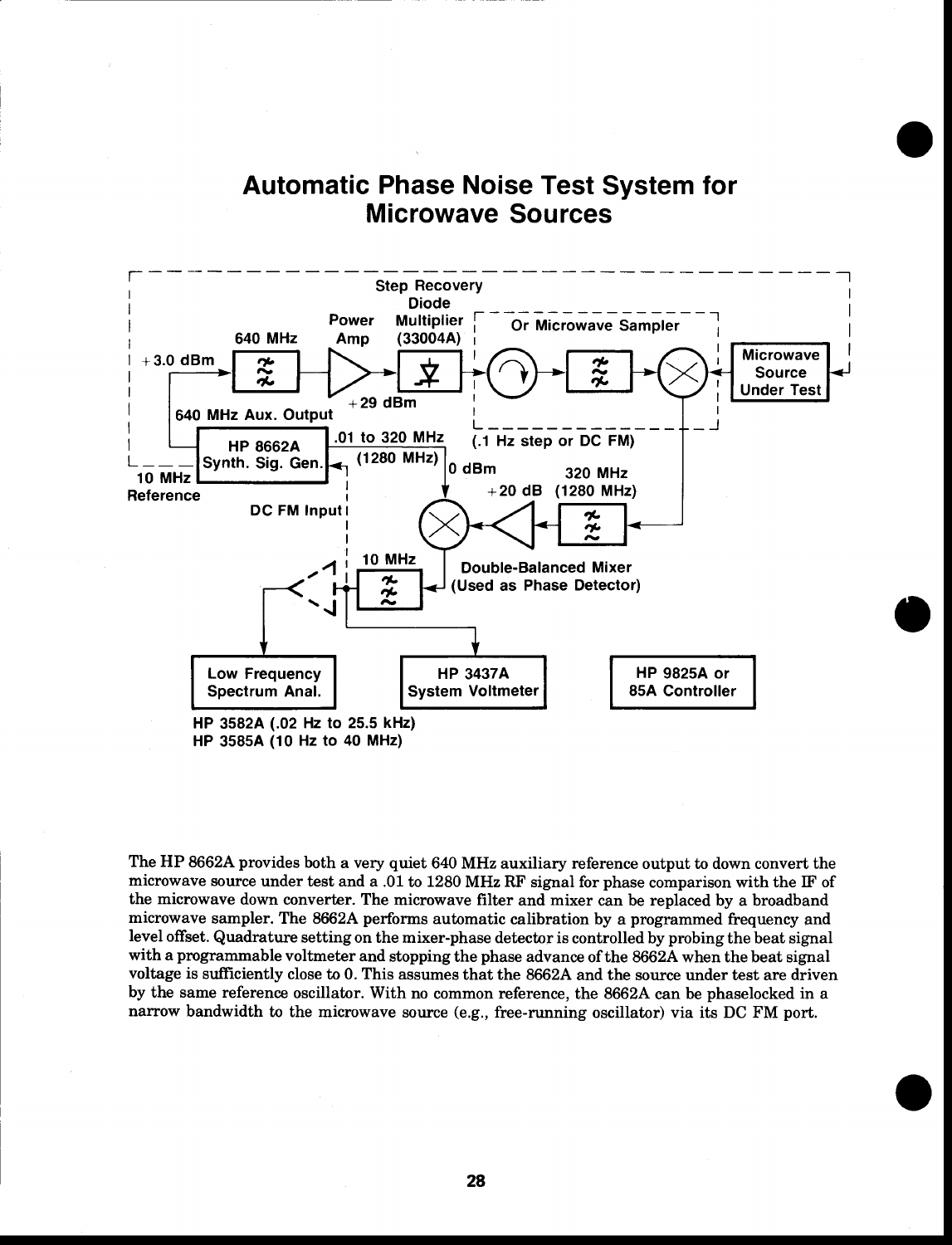![](_page_28_Figure_0.jpeg)

![](_page_28_Figure_1.jpeg)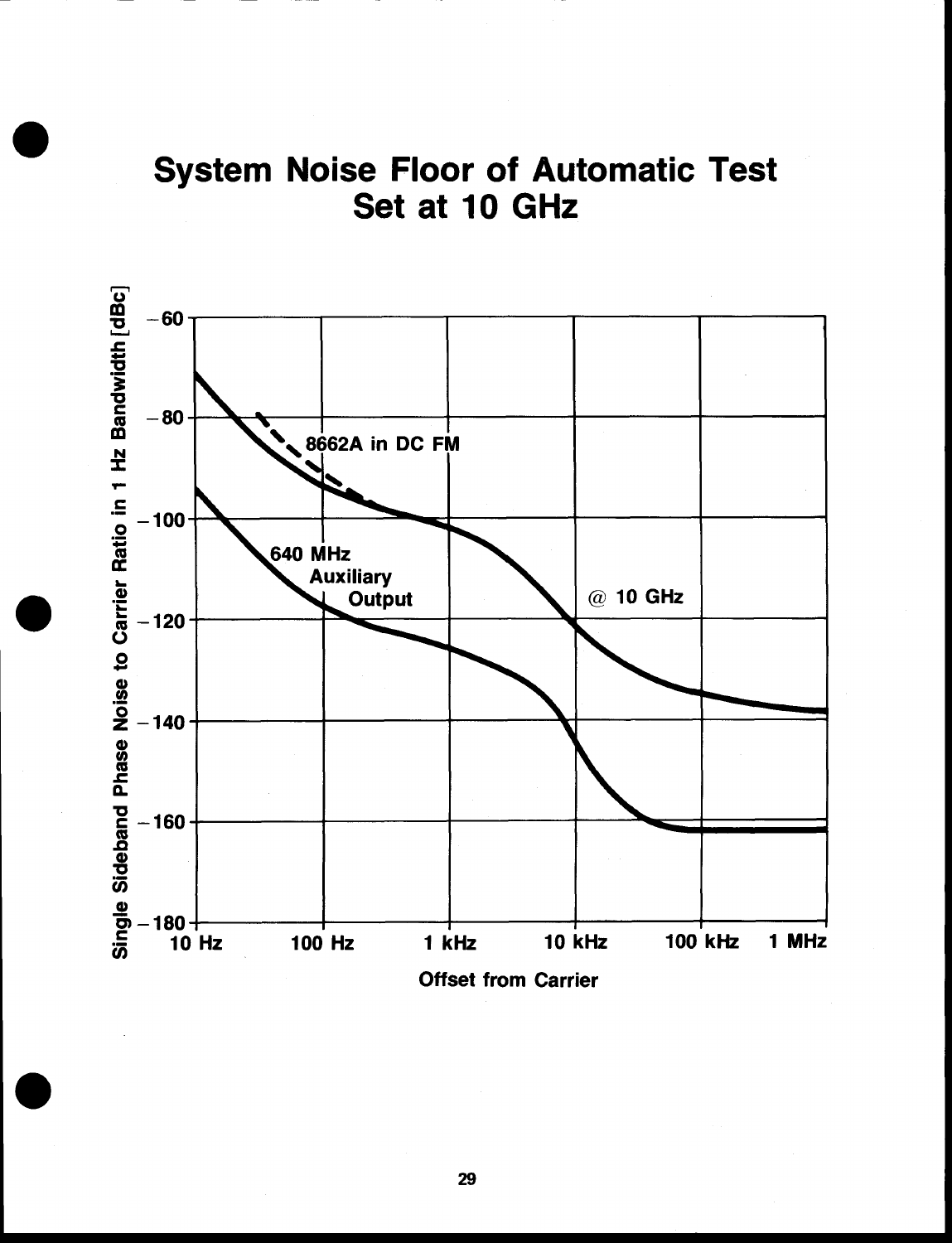## GLOSSARY OF SYMBOLS

| B                                   | <b>Bandwidth</b>                                     |
|-------------------------------------|------------------------------------------------------|
| <b>FKTB</b>                         | Available noise power in bandwidth B                 |
| $f_{\mathbf{O}}$                    | <b>Carrier frequency</b>                             |
| fc.                                 | Corner frequency of flicker noise                    |
| fm                                  | Fourier frequency (sideband-, offset-, modulation,   |
|                                     | baseband-frequency)                                  |
| f(t)                                | Instantaneous frequency                              |
| $\Delta f(t)$                       | Instantaneous frequency fluctuation                  |
| $\mathscr{L}(\mathsf{f}\mathsf{m})$ | Ratio of single sideband phase noise to total signal |
|                                     | power in a 1 Hz bandwidth fm Hertz from the carrier. |
| $P_{S}$                             | <b>Signal power</b>                                  |
| Pssb                                | Power of single sideband                             |
| P <sub>s</sub> av                   | <b>Available signal power</b>                        |
| Qload                               | Quality factor of loaded resonator                   |
| $S_{\Delta}f(f_m)$                  | <b>Spectral density of frequency fluctuations</b>    |
| $S_{\Delta\Theta}$ (fm)             | Spectral density of phase perturbation               |
| $S_{\Delta\phi}$ (fm)               | Spectral density of phase noise                      |
| $\mathbf t$                         | Time                                                 |
| v(t)                                | Instantaneous voltage                                |
| Vs                                  | Peak voltage of sinusoidal signal                    |
| $\Delta\Theta(t)$                   | Instantaneous fluctuation of phase perturbance       |
| $\Delta \phi(t)$                    | Instantaneous phase fluctuation                      |
| $\omega$                            | <b>Angular frequency</b>                             |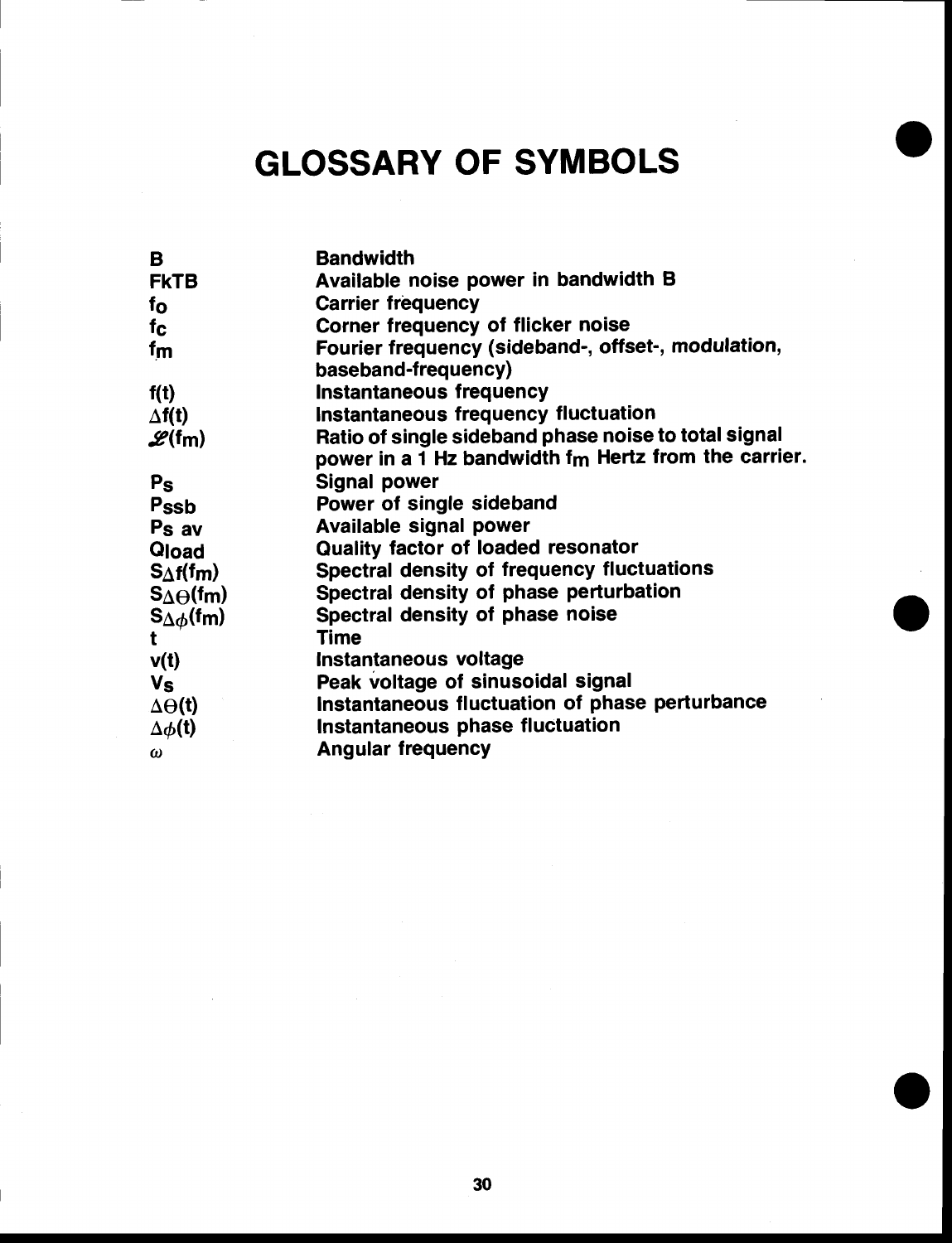#### **REFERENCES**

- 1) Baugh, A. Richard, "Low Noise Frequency Multiplication", Proc. of 26th Annual Symp. on Frequency Control, pp. 48-54, June 1972.
- 2) Halford, D., wainwright, A.E., Barnes, T.A., "Flicker Noise of Phase in RF Amplifiers and Frequency Multipliers: characterization, cause & cure", Proc. of 22nd Annual Symp. on Frequency Control. pp. 340-341, 1968.
- 3) Howe, D.A., "Frequency Domain Stability Measurements: A Tutorial Introduction", NBS Technical Note 679, March 1976.
- 4) Leeson, D.B., "A Simple Model of Feedback Oscillator Noise Spectrum", Proc. IEEE, Vol. 54, pp. 329-330, February 1966.
- 5) Scherer, Dieter, "Design Principles and Test Methods for Low Phase Noise RF and Microwave Sources", Hewlett-Packard RF and Microwave Measurement Symposium, October 1978. (Also edited version in Microwaves, "Today's Lesson - Learn about Low-Noise Design'', part 1, pp. 116–122, April 1979, part 2, pp.72–77, May 1979).
- 6) Scherer, D., Chan, B., Crilly, W., Ives, F., Mathiesen, D., "Low Noise RF Signal Generator Design", Hewlett-Packard Journal, pp.12-22, February 1981.
- 7) shoaf, J.H,, Halford, D., Risley, A.s., "Frequency stability specification and Measurement: High Frequency and Microwave signals", NBs Technical Note 632, January 1973.